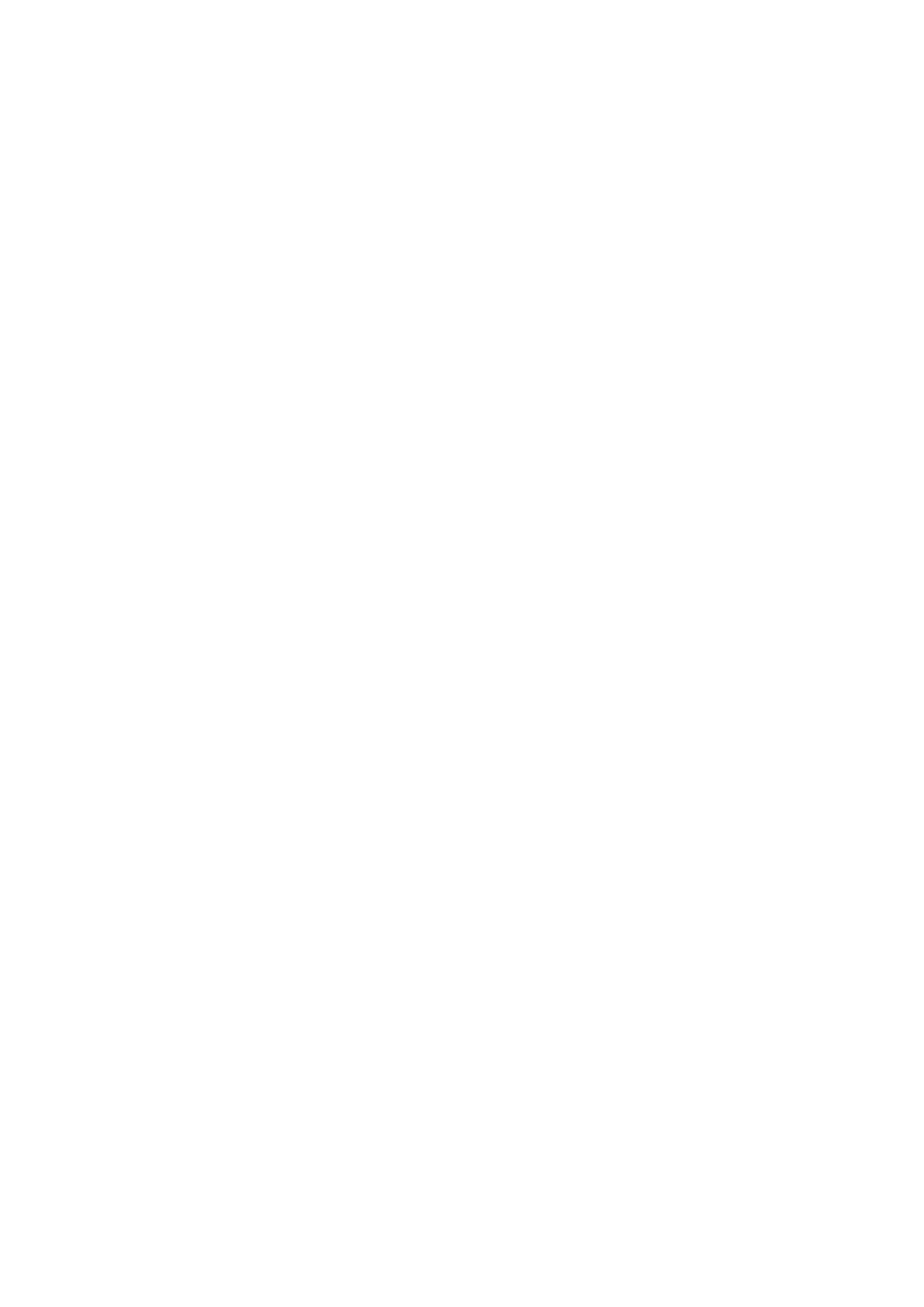

# **Maundy Thursday**

As you come to this time of worship, take time to pause and think about the

scenario of Jesus partaking of the Passover Feast with his disciples.

# **Call to worship**

# **1 st HYMN: Nearer my God to thee (CMP 482)**

Let us confess our sins to God and ask him to cleanse us

**Father eternal, giver of light and grace, we have sinned against you, against**

**our neighbour, and against each other, in thought, word and deed,**

**in the evil we have done and in the good we have not done, through ignorance, through weakness, through our own deliberate fault.**

**We have wounded your love and marred your image within us.**

**We are sorry and ashamed and repent of all our sins. For the sake of your Son Jesus Christ, who died for us, forgive us all that is**

**past and lead us out of darkness to walk as children of light. Amen.**

This is the message we have heard from him and proclaim to you, that God is light and in him is no darkness at all.

If we walk in the light, as he is in the light, we have fellowship with one another,

and the blood of Jesus his Son cleanses us from all sin.

This is Christ's gracious word: 'Your sins are forgiven.'

**Amen. Thanks be to God.**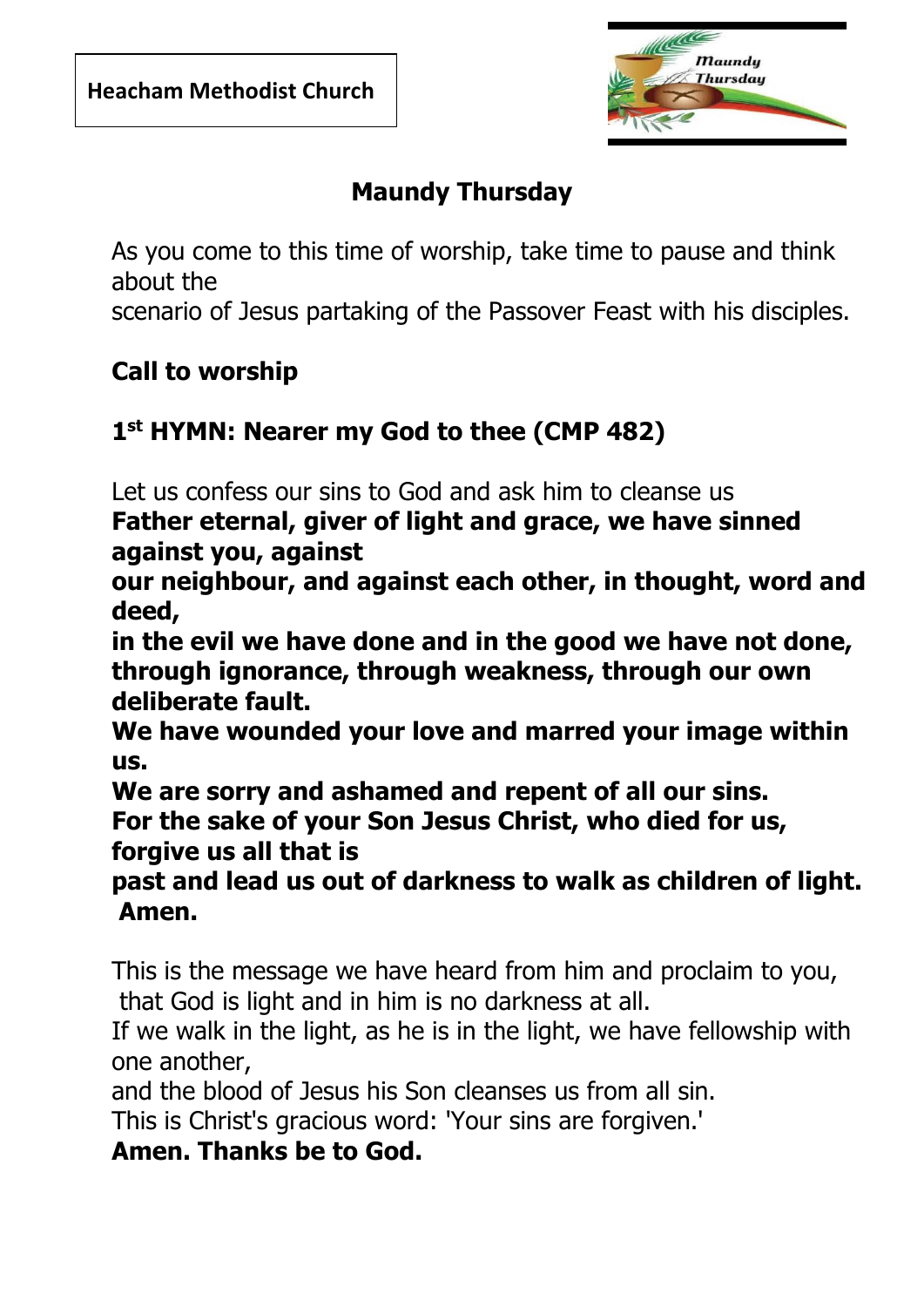**GLORY TO GOD IN THE HIGHEST, and peace to God's people on earth.**

**Lord God, heavenly King, almighty God, and Father, we worship you; we give you thanks, we praise you for your glory.**

**Lord Jesus Christ, only Son of the Father, Lord God, Lamb of God,**

**you take away the sin of the world: have mercy on us. You are seated at the right hand of the Father: receive our prayer. For you alone are the Holy One, you alone are the Lord,**

**you alone are the Most High, Jesus Christ, with the Holy Spirit, in the glory of God the Father. Amen.**

Let us pray.

God our Father, you have invited us to share in the supper which your Son gave to his Church. Nourish us, we pray, by his presence, and unite us in his love, who is alive and reigns with you, in the unity of the Holy Spirit, one God, now and for ever. **Amen.**

# **THE MINISTRY OF THE WORD**

Old Testament Reading Exodus 12:1-4, 11-14(NRSV) Reader I **EPISTLE READING** Philippians 2:1-11 (NRSV) Reader 2

# **2 nd Hymn: I NEED THEE EVERY HOUR (CMP 288)**

GOSPEL READING A reading from the Gospel according to John Hear the Gospel of Christ **Glory to Christ our Saviour** John 13:1-17 (NRSV) Reader 3 This is the Gospel of Christ **Praise to Christ our Lord**

# **SERMON**

**3 rd HYMN: 'Meekness and Majesty' (CMP 465)**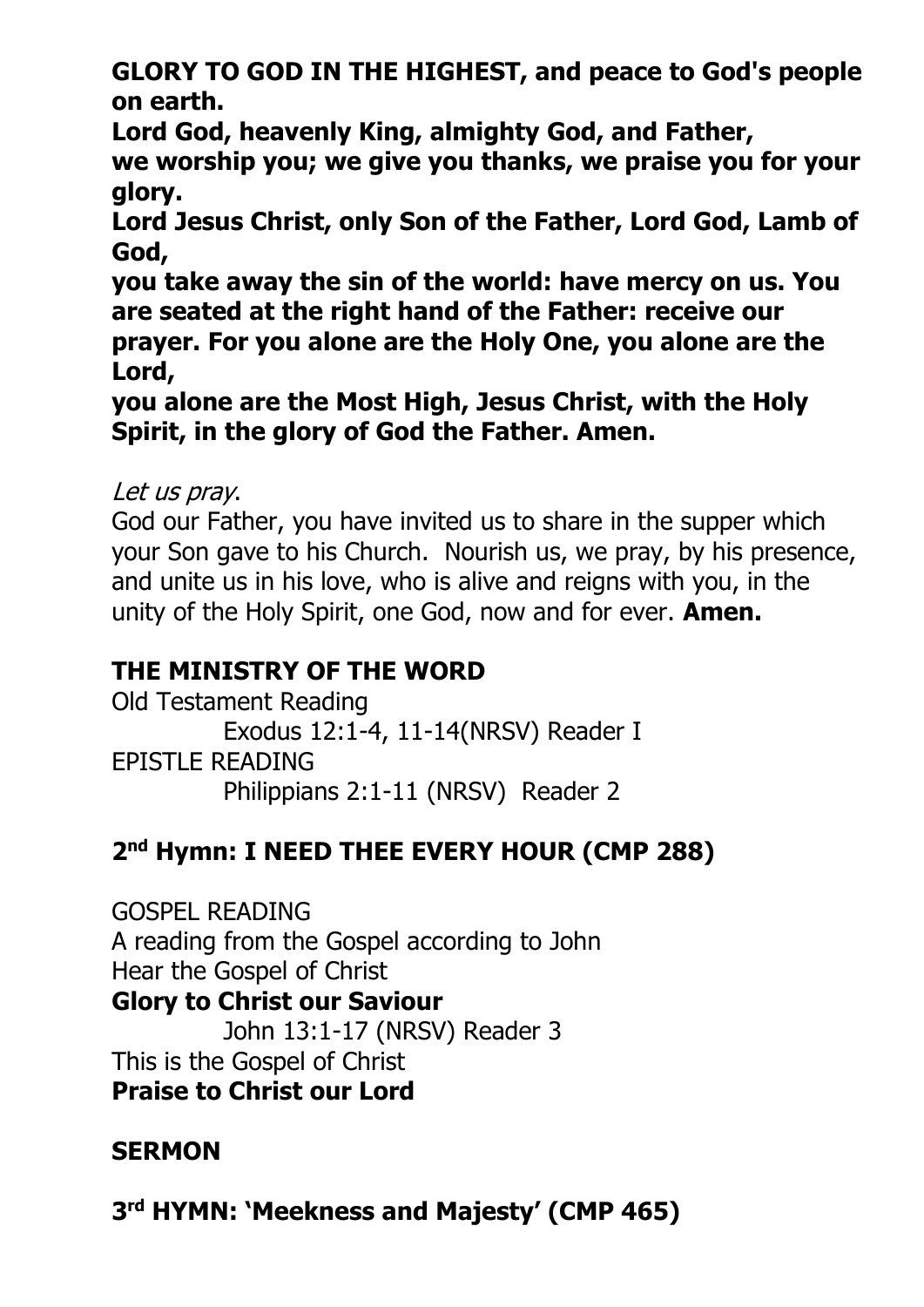Let us pray.

Father, on this night, the night on which he was betrayed, your Son Jesus Christ

washed his disciples' feet and said that they ought to wash one another's feet.

We commit ourselves to follow his example of love and service. Lord, hear us. **Lord, humble us**.

On this night, Jesus prayed for his disciples to be one. We pray for the unity of your Church . . . Lord, hear us. **Lord, unite us.**

On this night, Jesus prayed for those who were to believe in him. We pray for the mission of your Church . . .

Lord, hear us. **Lord, renew our zeal.**

On this night, Jesus commanded his disciples to love, but suffered rejection himself.

We pray for those who are rejected and unloved  $\dots$ 

Lord, hear us. **Lord, fill us with your love.**

On this night, Jesus reminded his disciples that if the world hated them, it first hated him. We pray for those who are persecuted for their faith . . . Lord, hear us. **Lord, increase our faith**.

On this night, Jesus told his disciples that he was going to prepare a place for them.

We remember in your presence all who have died . . . and those who have been

bereaved . . .

Lord, hear us.

#### **Lord, renew our hope and trust in you**.

THE LORD'S PRAYER We say together the prayer that Jesus gave us: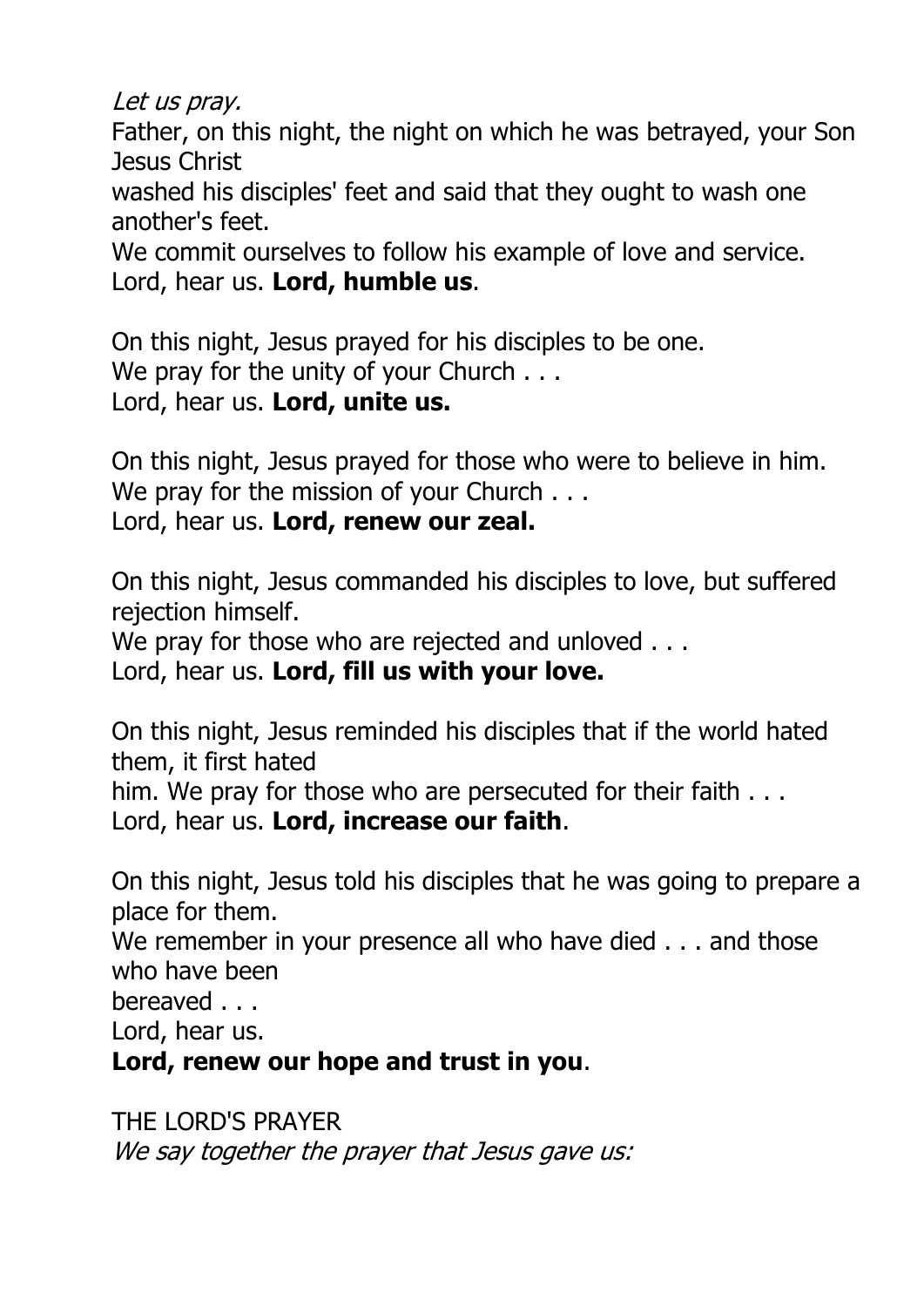**Our Father in heaven, hallowed be your Name, your kingdom come,** 

**your will be done, on earth as in heaven. Give us today our daily bread.** 

**Forgive us our sins as we forgive those who sin against us. Save us from the time of trial and deliver us from evil. For the kingdom, the power and the glory are yours, now and for ever. Amen**.

# **THE LORD'S SUPPER**

The Peace (All stand) On this night, Our Lord Jesus Christ said to his disciples 'Peace, I leave with you, my peace I give to you'

The peace of the Lord be always with you. **And also, with you.**

The people may greet one another in the name of Christ

## **4 th HYMN: 'Jesus, be the centre' (CMP 1076)**

**The Thanksgiving** (All stand)

May the God of Last Suppers be with you. **And also, with you**.

Open your hearts to God this night.

**We open them to the one whose heart is broken this night**

In the midst of uncertainty and fears, we will praise God.

**Our thanks are offered to the one who walks and waits for us**

# **Through long nights.**

Creator of the heavens and earth, when the hour had come, you lifted up the cup of creation, pouring it into the emptiness of chaos. Rivers played tag through the valleys, stars spangled the blue-black night, joy danced in the fields of grace. Given that fountain flowing with living water,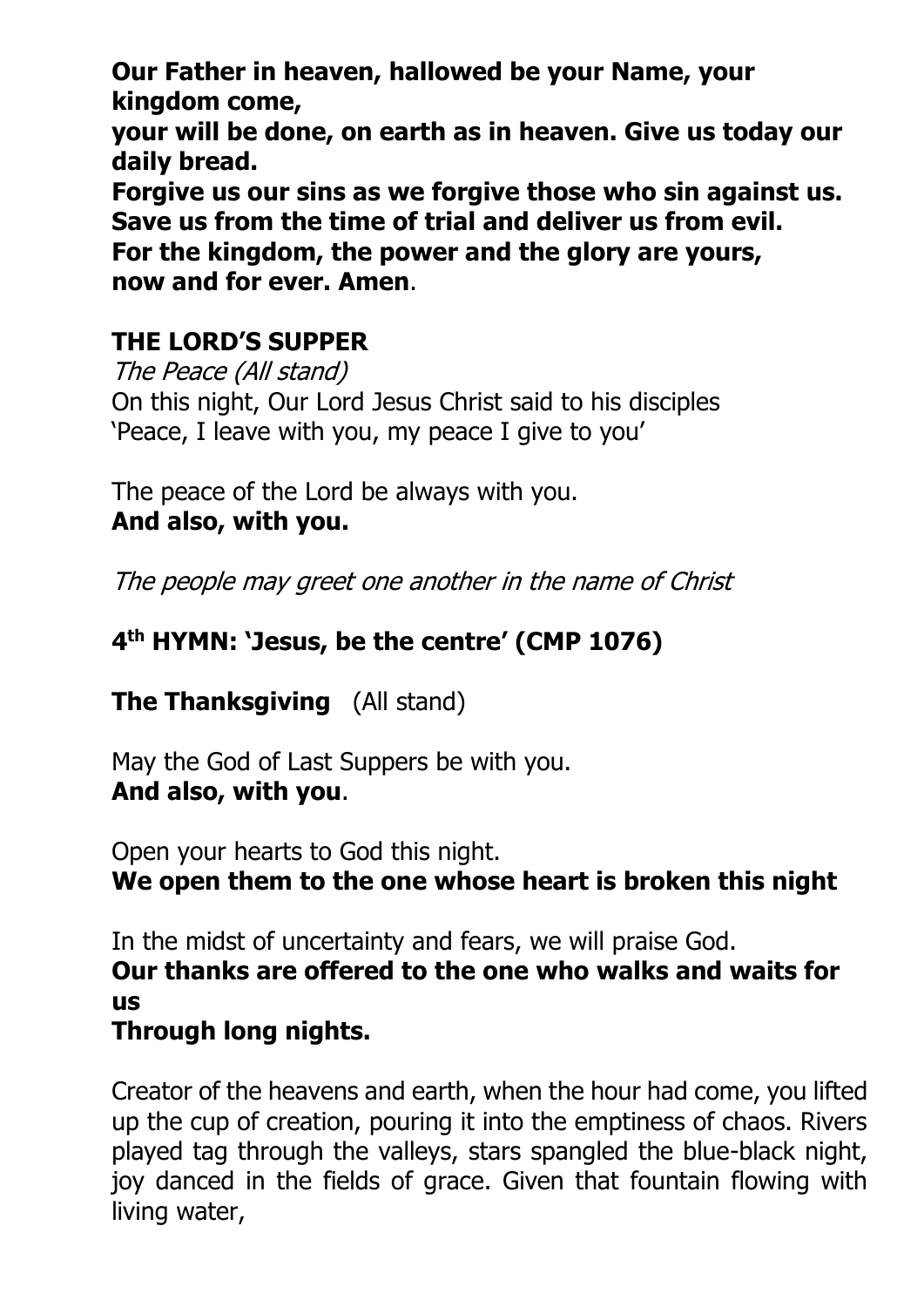we drank from betrayal's bitter cup; offered the feast of faith, we sat down at sin's groaning table. You asked the prophets to remind us of promises made, but we continued to embrace the pangs of hopelessness. Then, because we are your own, you sent Jesus to glorify you by saving us from ourselves.

Therefore, with those whose feet are covered with sin, and those whose hearts are gripped by fear, we join the choirs of every time and place, forever singing your praises:

**Holy, holy, holy are you, God of towels and basins.**

# **We join heaven and earth in praising your name. Hosanna in the highest!**

#### **Blessed is the one who became a servant for us. Hosanna in the highest!**

Holy are you, God of redemption, and blessed is Jesus Christ, our Servant, our Saviour.

When the hour had come, he got up from grace's side, took off his glory, tied humanity around his heart to cleanse us of our sins. In the midst of his friends, in the congregation of his enemies, he kept the promises made to you: to love us to the very end. Our friend, he welcomed all; our teacher, he modelled the life of obedience and faith; our Lord, he endured the snares of death, that we might have life with you.

#### **In remembrance, we mourn Christ's death.**

#### **In remembrance, we look to the day of resurrection. In remembrance, we await his return.**

Now that the hour is come, We pray that with your Spirit's help, We would become servants to a shattered world, So that we might carry your gift of love, of grace and of hope, To all who have lost everything. And when there are no more hours to come, when there is only eternal peace and life with you,

we will gather in that upper room called your heart, serving our families and friends with grace, receiving forgiveness from our enemies, singing your joy forever and ever,

God in community, Holy and One**.**

## **Amen**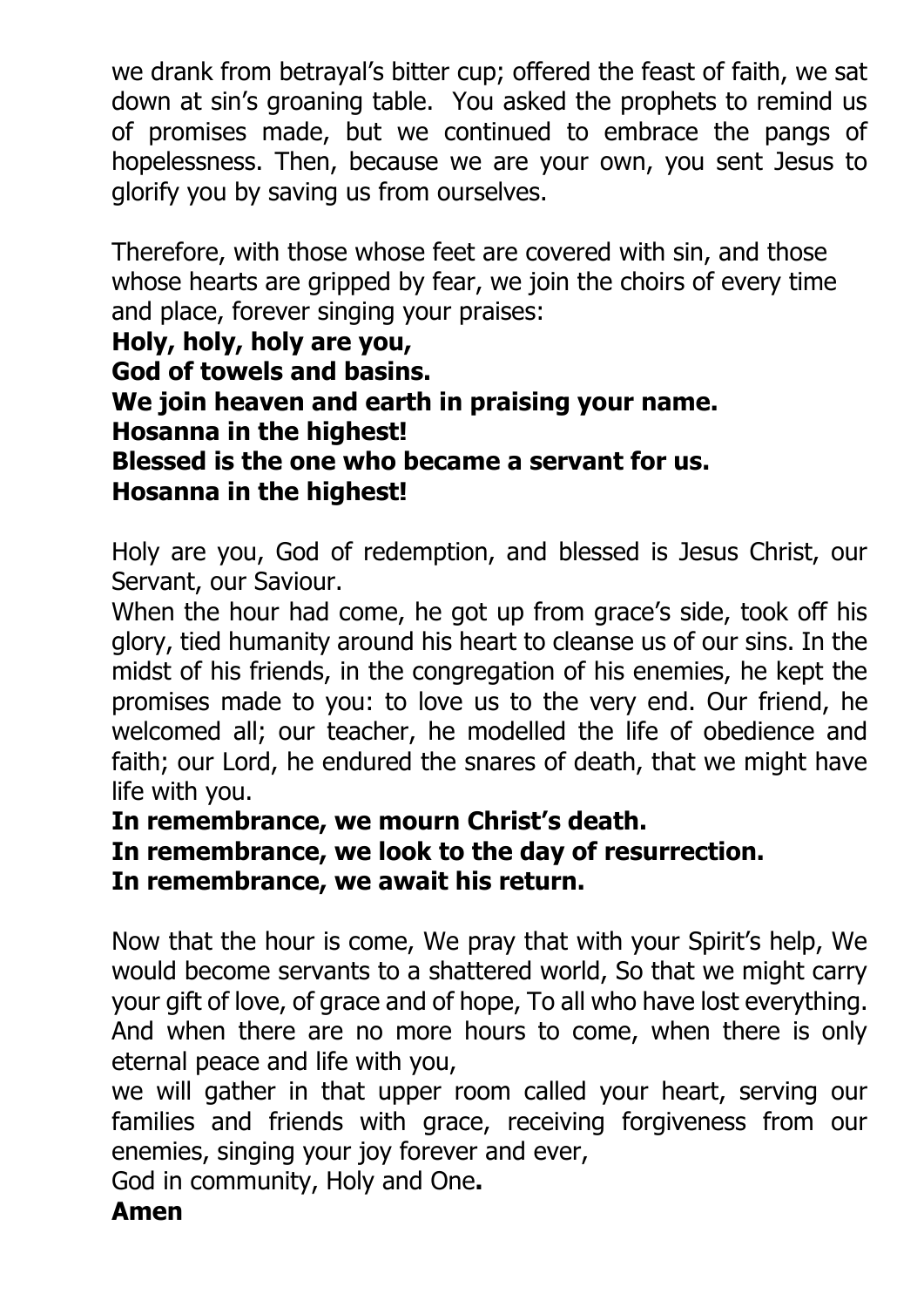We eat and drink in silence

## **Blessing**

This night is our calling to go into the world, scattered to the ends of the earth

to love as Christ loved and serve in the name of Christ.

It is our calling to remember, even in our darkest hour, who we are. We remember that Christ is always with us.

And we remember that on this night, we were taught how to love. On this night, eternity begins, and the fullness of God's Reign begins to spill into our lives.

So go into the world to give yourself for others, in the name of Jesus Christ our Lord.

Go into the world and love in the name of the One who loved you until the end.

It all begins and ends and begins again with Love.

That IS the story. **Amen**

# **CLOSING HYMN: 'My song is love unknown' (CMP 465)**

After the meal Jesus and his disciples sang a hymn and they went out to the Mount of Olives. Jesus said to them, 'All of you will run away and leave me, for the scripture says, "God will kill the shepherd and the sheep of the flock will be scattered".'

Jesus went with them to a place called Gethsemane.

He was arrested and they all forsook him and fled.

(In silence the candles are extinguished is the reverse order to which they were lit. Jesus' candle stays alight)

People leave in silence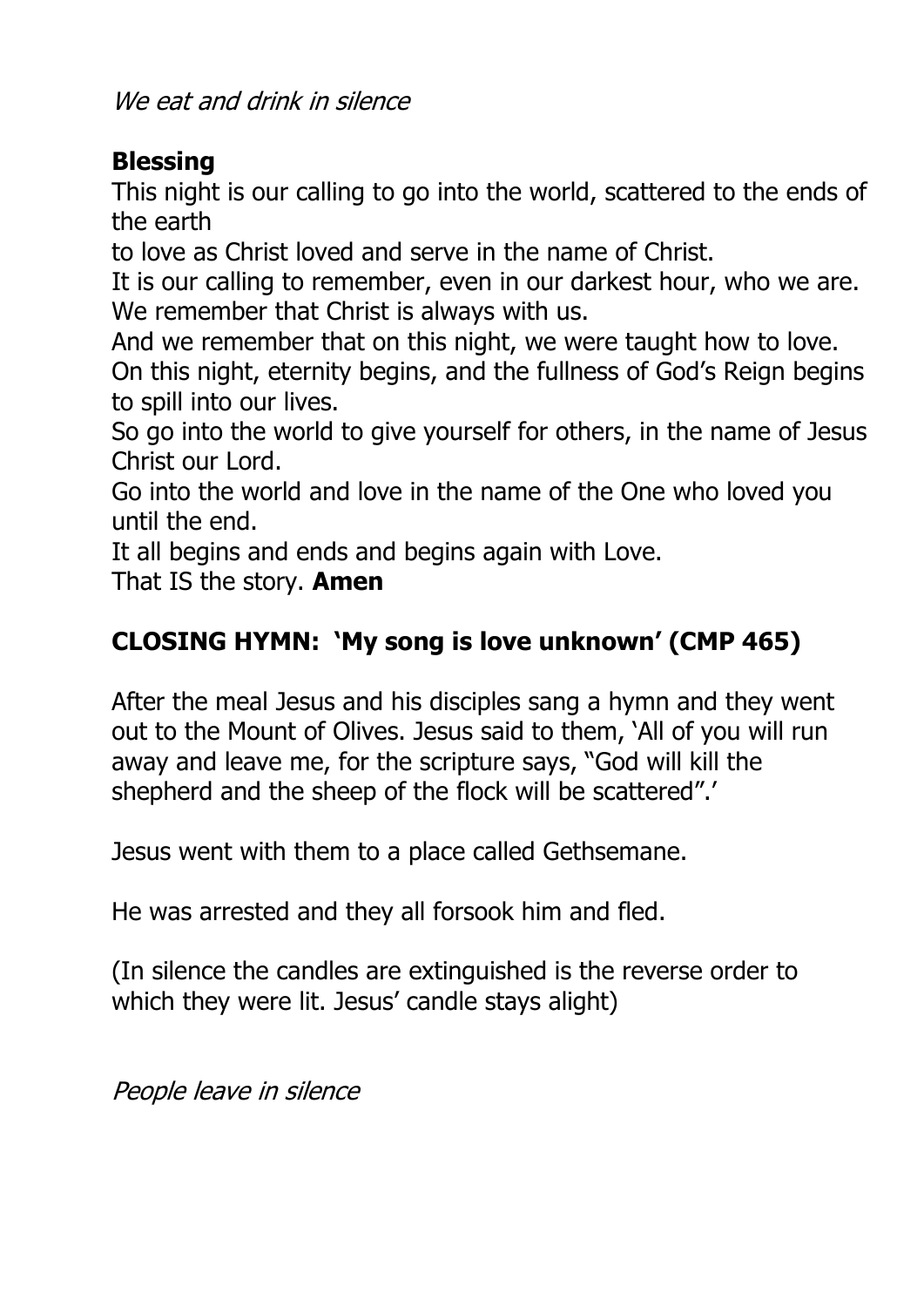



# **Good Friday 2022 An hour at the foot of the cross**

By reading scripture we meditate our way through the events of Passiontide.

#### **THE BETRAYAL**

**Scripture Reading** John 13:21-30 **Silence**

#### **THE DENIAL**

**Scripture Reading** Mark 14:27-31 **Silence**

# **THE AGONY**

**Scripture Reading** Mark 14:32-46 **Silence**

#### **THE TRIAL**

**Scripture Reading** Luke 22:52-53, 66. Luke 23:5 **Silence**

#### **THE VERDICT**

**Scripture Reading** Matthew 27:15-26 **Silence**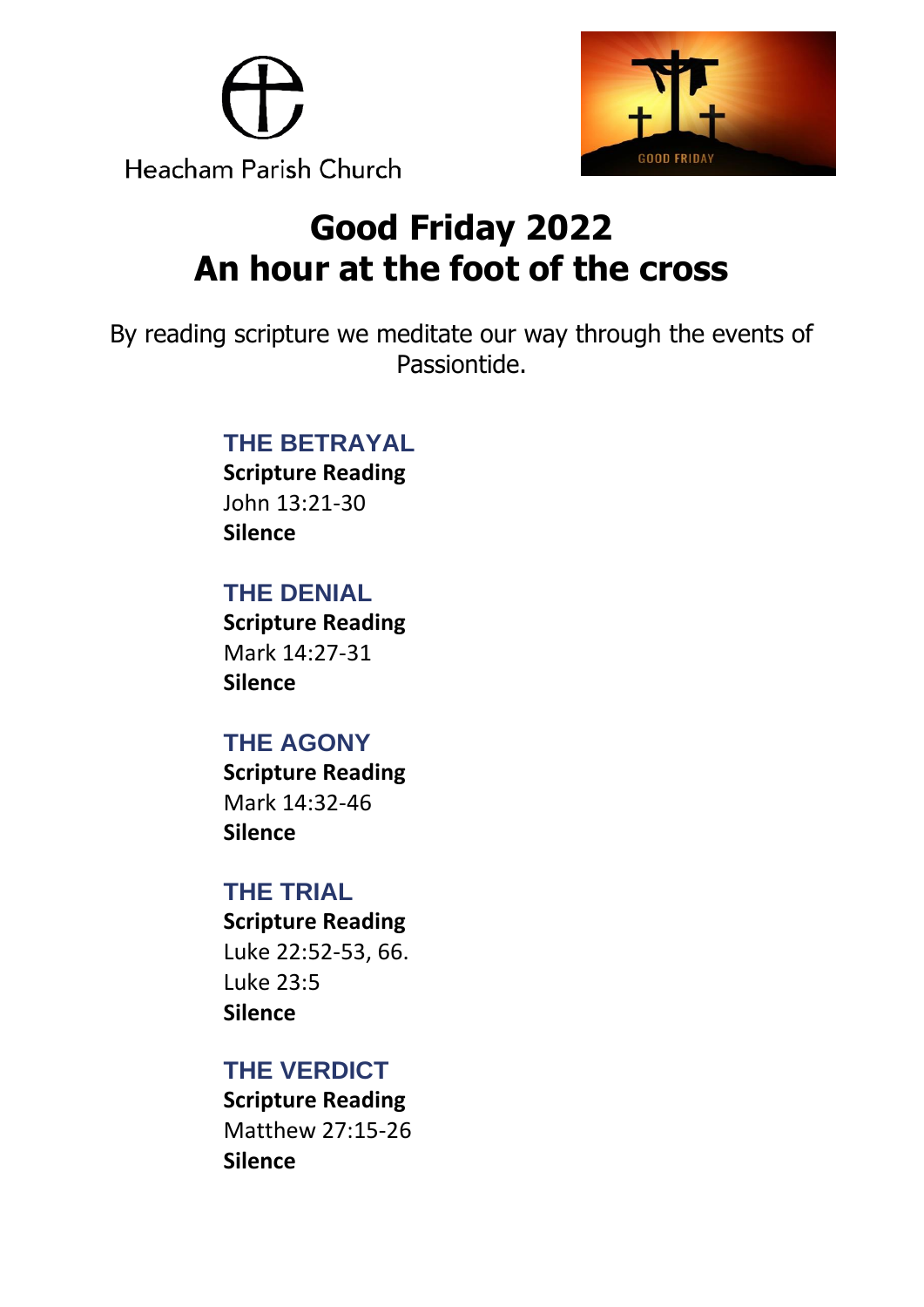#### **THE CROSS**

**Scripture Reading** Mark 15:21-39 **Silence**

#### **THE TOMB**

**Scripture Reading** John 19:38-42 **Silence**

#### Hymn: **When I survey the wondrous cross**

When I survey the wondrous cross on which the Prince of glory died, my richest gain I count but loss, and pour contempt on all my pride.

Forbid it, Lord, that I should boast, save in the death of Christ my God: all the vain things that charm me most, I sacrifice them to His blood.

See from His head, His hands, His feet, sorrow and love flow mingled down: did e'er such love and sorrow meet, or thorns compose so rich a crown?

Were the whole realm of nature mine, that were an offering far too small, love so amazing, so divine, demands my soul, my life, my all.

You are welcome to stay here at the foot of the cross for as long as you wish. When you leave, please go in silence as befits this solemn hour.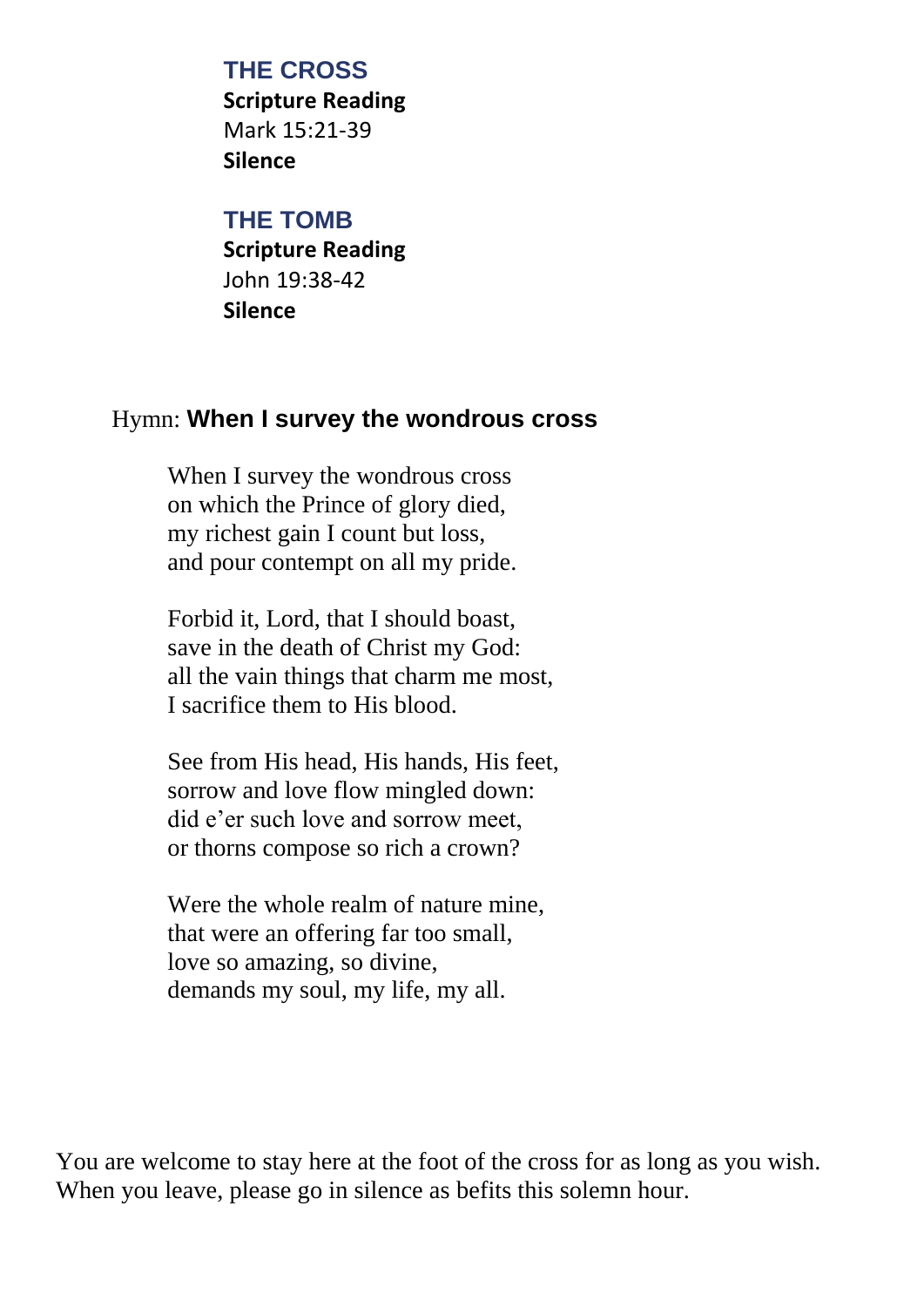



# **Easter Day Holy Communion 17th April 2021**

#### The Greeting

Alleluia, Christ is risen. **He is risen indeed, Alleluia.** Alleluia, Christ is risen. **He is risen indeed, Alleluia.** Alleluia, Christ is risen. **He is risen indeed, Alleluia.**

This is the day when Jesus Christ passed through death to life. Throughout the world Christians celebrate the awesome power of God. As we hear his word and proclaim all that God has done, we can be confident that we shall share his victory over death and live with him for ever.

#### The Easter Candle is lit

May the light of Christ, rising in glory, banish all darkness from our hearts and minds.

## Hymn: **Jesus is risen today (MP 357)**

Jesus Christ is risen today, hallelujah! our triumphant holy day, who did once, upon the cross, suffer to redeem our loss.

Hymns of praise then let us sing, unto Christ, our heavenly king, who endured the cross and grave, sinners to redeem and save.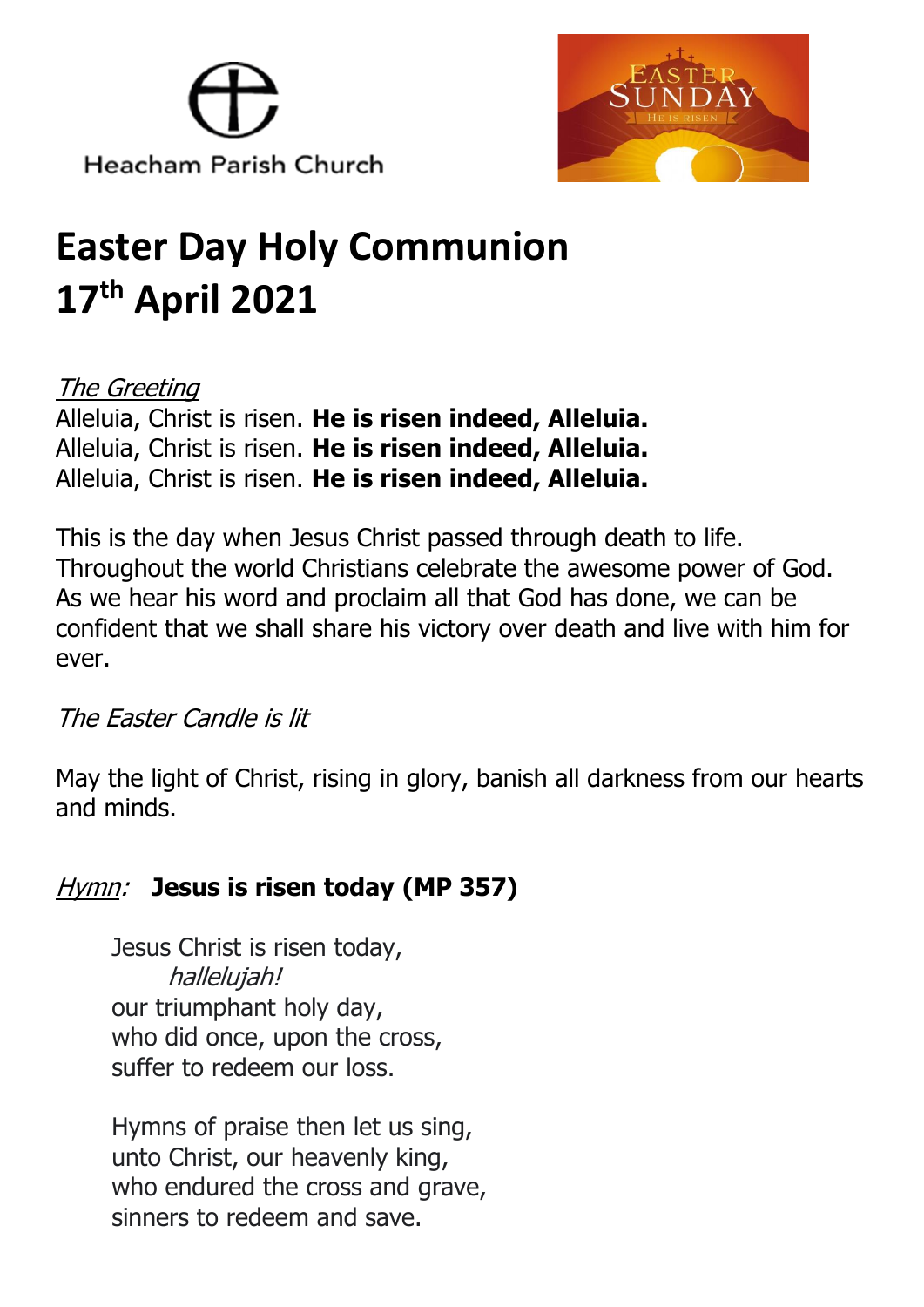But the pains which He endured, our salvation have procured, now in heaven above He's king, where the angels ever sing.

#### **Confession**

Jesus Christ, risen Master and triumphant Lord, we come to you in sorrow for our sins, and confess to you our weaknesses and unbelief.

We have lived by our own strength, and not by the power of your resurrection.

In your mercy, forgive us **Lord, hear us and help us.**

We have lived by the light of our own eyes, as faithless and not believing. In your mercy, forgive us **Lord, hear us and help us.**

We have lived for this world alone and doubted our home in heaven. In your mercy, forgive us **Lord, hear us and help us.**

May the God of love and power forgive you and free you from your sins, heal and strengthen you by his spirit, and raise you to new life in Christ our Lord. **Amen** 

#### Gloria

**Glory, glory to God, glory to God, glory to God in the high-est; peace to his people on earth, peace to his people on earth. Lord God, heavenly King, almighty God and Father, we worship you, we give you thanks, we praise you for your glory. Glory, glory to God, glory to God in the highest. Peace to his people on earth, peace to his people on earth.** 

**Lord Jesus Christ, only Son of the Father, Lord God, Lamb of God, you take away the sin of the world; have mercy on us. You are seated at the right hand of the Father, receive our prayer, receive our prayer, receive our prayer.** 

**You alone are the Holy One, you alone are the Lord. You alone are the most high. Jesus Christ, with the Holy Spirit, in the glory, the glory, the glory of God the Father. Amen, Amen, Amen**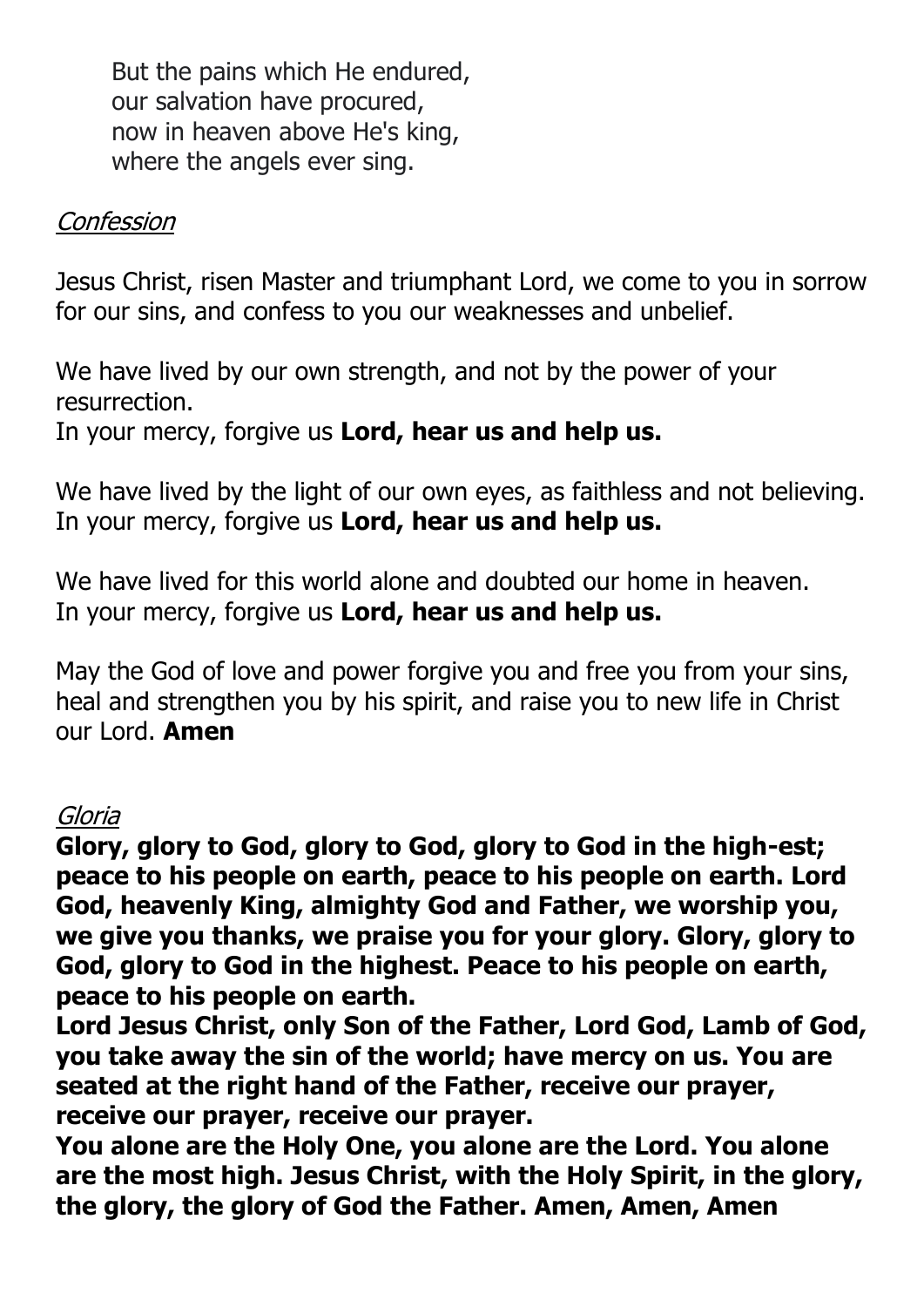#### The Collect for Easter Day

Bible Reading: Luke 24:1-12 & Acts 5:27-32 read by Barbara & Sue B

## This is the word of the Lord **Thanks be to God**

## Hymn: **Thank you Jesus (MP 633)**

Thank You, Jesus, thank You, Jesus thank You, Lord, for loving me Thank You, Jesus ….

You went to Calvary, there You died for me, thank You, Lord, for loving me You went to Calvary …

You rose up from the grave, to me new life You gave, thank You, Lord, for loving me You rose up from the grave …..

You're coming back again, and we with You shall reign, thank You, Lord, for loving me. You're coming back again …

#### Gospel Reading

Alleluia, alleluia. I am the first and the last, says the Lord, and the living one; I was dead, and behold I am alive forevermore. **Alleluia**

Hear the Gospel of our Lord Jesus Christ according to … All **Glory to you, O Lord.** At the end This is the Gospel of the Lord. All **Praise to you, O Christ.**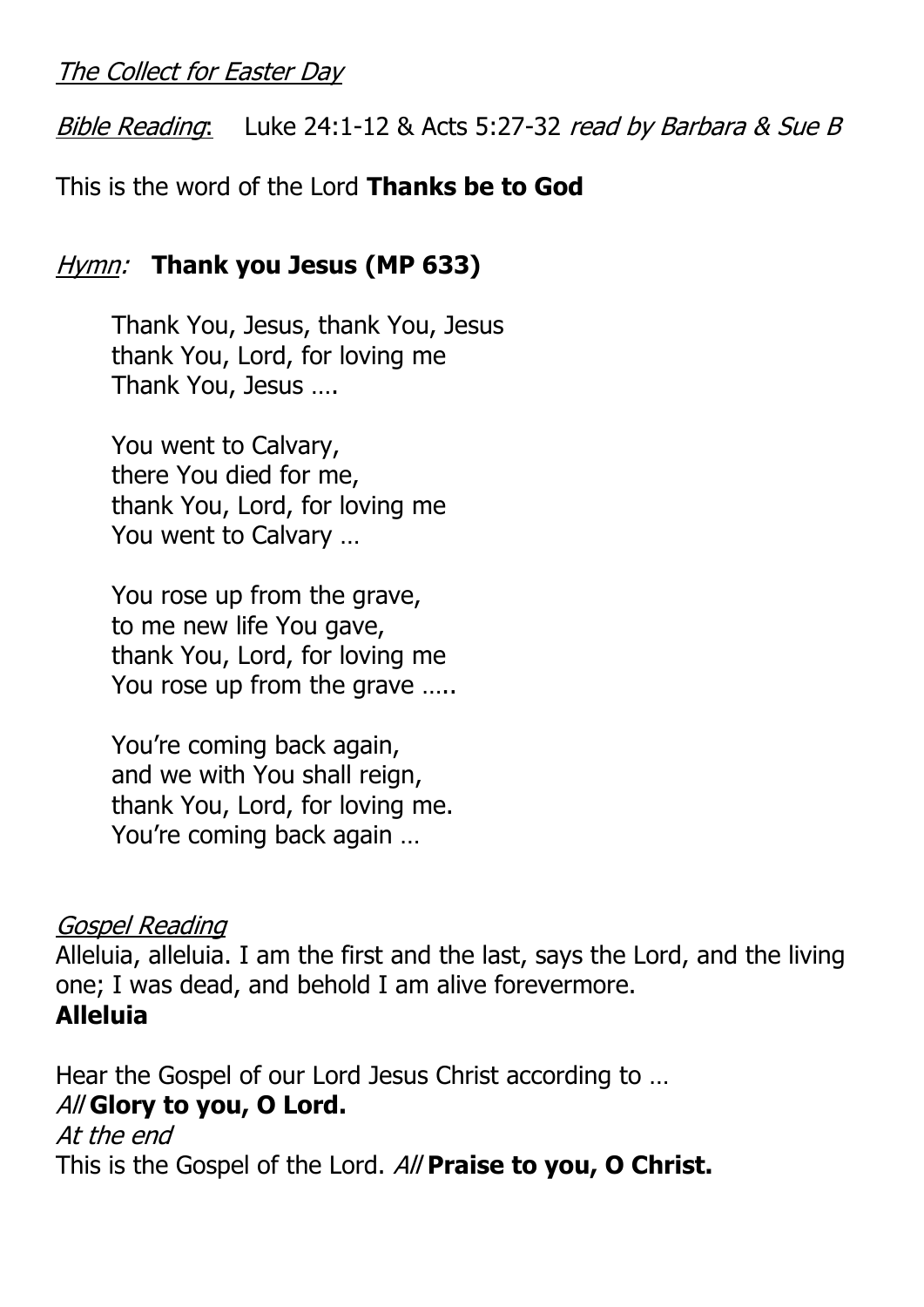# Hymn: **He is Lord (MP 220)**

He is Lord, He is Lord, He is risen from the dead and He is Lord! Every knee shall bow, every tongue confess that Jesus Christ is Lord.

## **Reflection** by Pip Lawrence

#### Let's pray,

Loving Heavenly Father, as we celebrate the resurrection of Christ our saviour we ask that you will remind us of the cost and the privilege we have as your children. We ask, also, that you would speak to our minds and hearts as we look at your word. Amen.

Have you ever lost something really important? Recently, as a family, we had 'lost' the title deeds to my late mother's property. Mum had always told us that they were held by a particular firm of solicitors. However, when probate arrived, and we applied for the deeds we were told that they did not have them. We were told to look through the paperwork that we had. We searched intently but all to no avail. To cut a long story short, they did eventually turn up at the solicitors. Changes in the firm over the years had led to them being misfiled. Losing important documents can be rather distressing.

Without the necessary documentation we cannot progress in certain matters. However, this pales into insignificance when the thing you have lost is a person. Someone who has been central in your life. Someone whose absence leaves a massive gaping hole in your entire existence. Imagine if that person is someone that you had believed to be the messiah. The one you had waited for and who had the answer to all of life's questions.

Today, as we celebrate Easter, we read about the women who were feeling just like that. The reading starts by telling us that they were up and out at the crack of dawn. They were on their way to the place where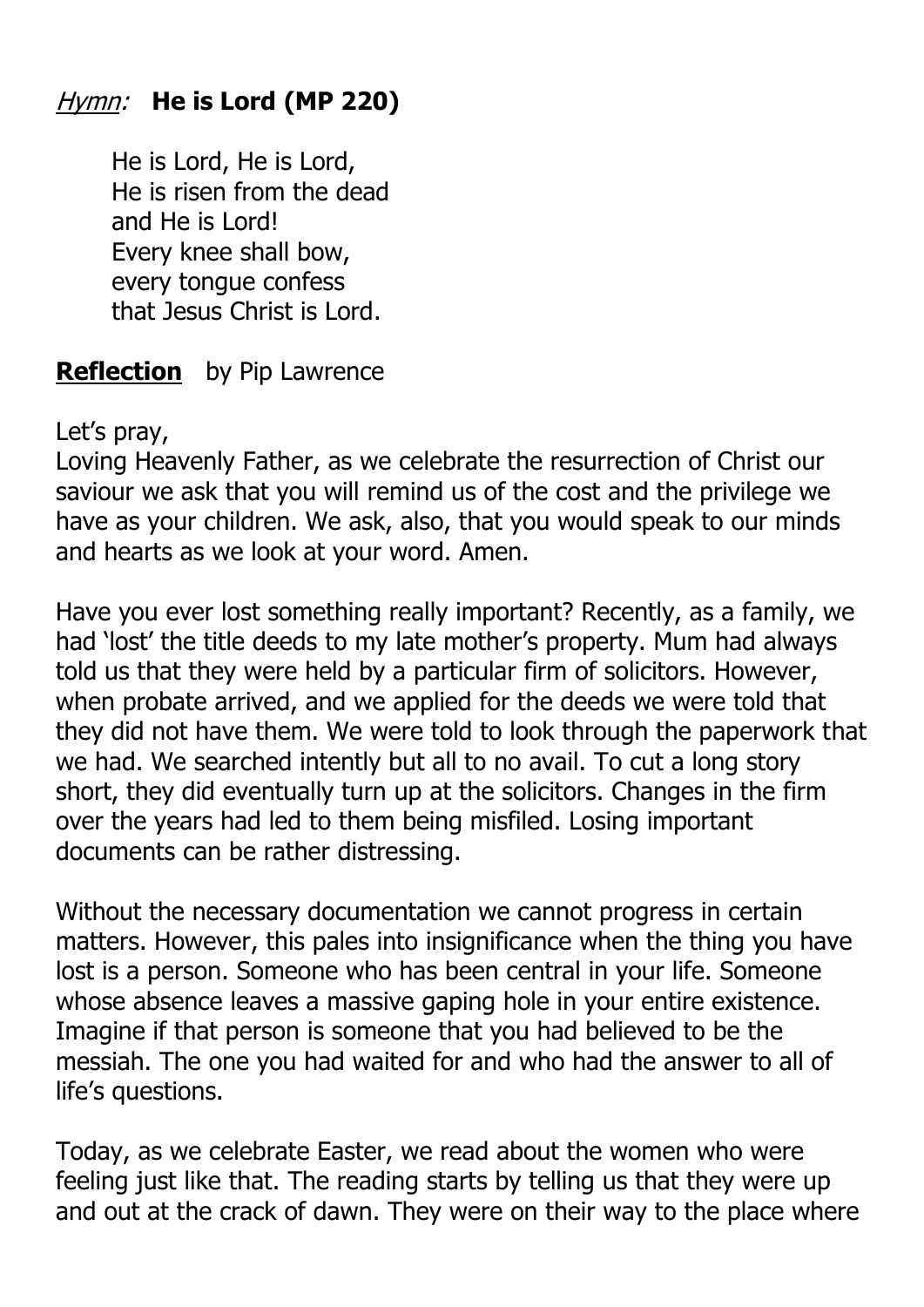Jesus's body had been laid. Those of us who are familiar with the terrain of grief know that sleep can be evasive. We wake early after a disturbed night of sleep. We also understand and know the desire to maintain some level of connection. So, we need no explanation for why the women were up so early. They had been preparing spices. They wanted to express their love in this last act of love and service for their Lord.

Luke does not record the conversation as Mark does, where they discuss the difficulty of the stone being in the way. Luke takes us straight to the tomb where the stone has been rolled away. Then with his characteristic manner of recording events he writes, "but when they entered, they did not find the body of the Lord Jesus". Clearly the women were very surprised by this turn of events. Then suddenly they are joined by two men and things take an even more surprising turn. These men are described as wearing clothes that gleamed like lightening. The text tells the reader that the women were frightened. Not at all unexpected, their emotions no doubt fraught, would have been tested by this appearance. They hide their faces, bowed to the ground. Then we have the wonderful words, "why do you look for the living among the dead? He is not here; he is risen! Remember how he told you, while he was still with you in Galilee. The Son of Man must be delivered into the hands of sinful men, be crucified and on the third day be raised again". Heavenly messengers tell the good news to a group of very frightened women, and we read "Then they remembered his words".

What a roller coaster of emotions. They could be forgiven if they had to pinch themselves to make sure they were not dreaming. Believing what they have seen and heard the women rush back and tell the disciples who do not believe them. They thought they were talking nonsense. However, Peter does go and check and comes away wondering what had happened. The gospel reading ends here, but we do have the reading from Acts which sees Peter taking the good news to the gentiles. He witnesses and testifies to the resurrection.

As it is Easter Sunday we start by thinking about 'lost and found'. The women thought they had lost the messiah but, and it is a tremendous but, they found him again. No longer among the dead, but as the messengers tell them, among the living. Jesus rose from the dead, overcoming death to bring about the greatest reconciliation of all time.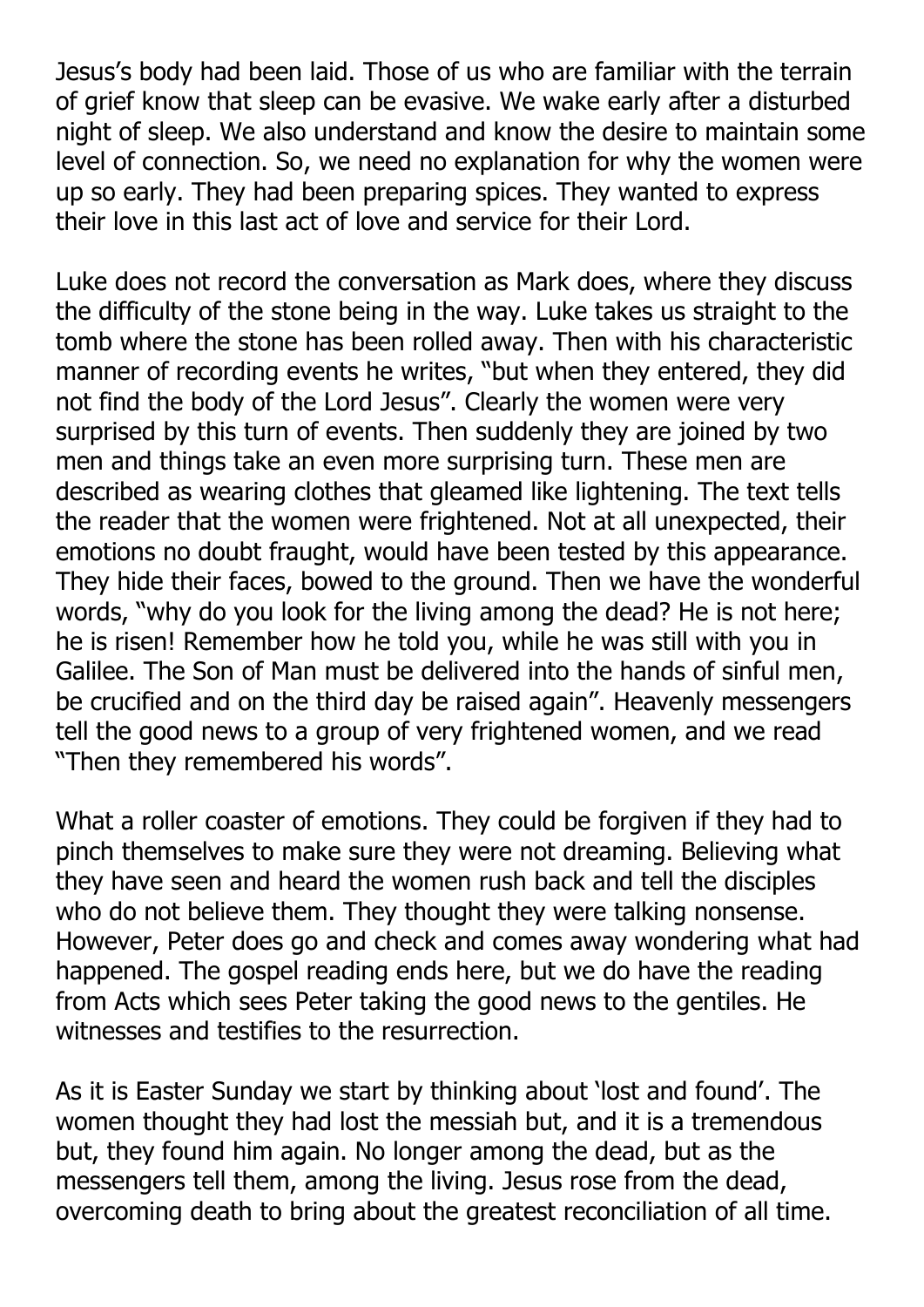Colossians tells us "For God was pleased to have all his fullness dwell in him, and through him to reconcile to himself all things, whether things on earth or things in heaven, by making peace through his blood, shed on the cross". So, on Easter Sunday we rejoice with our brethren the world over that we are found in Christ. We do not take that for granted. We have just had Good Friday so we are aware that it cost a price that could only be paid by Christ. Jesus experienced separation from The Father, he endured the cross, carried the sin of the world and then rose triumphant. So, we need no longer be lost. We do not need to live in darkness and futility. We can live as members of the family of the risen saviour. So, we ask ourselves this Easter Sunday, are we in Christ, are we counted among those he calls his own? If we are not certain then there is no time to waste. We need to make time to spend in prayer, reflection, with the word seeking Jesus. His promise to all who seek is that they will find. If we are sure of our saviour then we take today to remind ourselves of that certainty and all that it means. We draw on the wells of our faith to help us today and tomorrow as we face life and all its uncertainty.

We move on to thinking about 'remember and trust'. The women, who Luke tells us included Mary Magdalene, Joanna, and Mary the mother of James, had to be reminded by the messengers of what Jesus had told them while he was still with them in Galilee. Being prompted they remember Jesus's words and I guess that at that point hope began to rise in their hearts. When we are faced with difficulty we would do well to remember this example. When problems arise we often find our first response is to despair. We need to overcome these feelings by calling to mind our experience of Christ so far. Has he ever left us without hope, care, and concern? Has he ever turned his back on us completely? Recollection of past times of sadness and difficulty will remind us that though we had experienced times of darkness and pain we have then found peace and comfort when we sought Him in faith and trust. Prayers were answered, maybe not in the way we asked or wanted, but nonetheless we can trace the hand of the Lord's involvement at the time. We can witness to his provision. If things are troubling for us right now with all the various problems here and abroad, imagine how troubling it would be if we had to face them without the knowledge that the Lord is with us. This Easter Sunday let's encourage one another to remember and trust.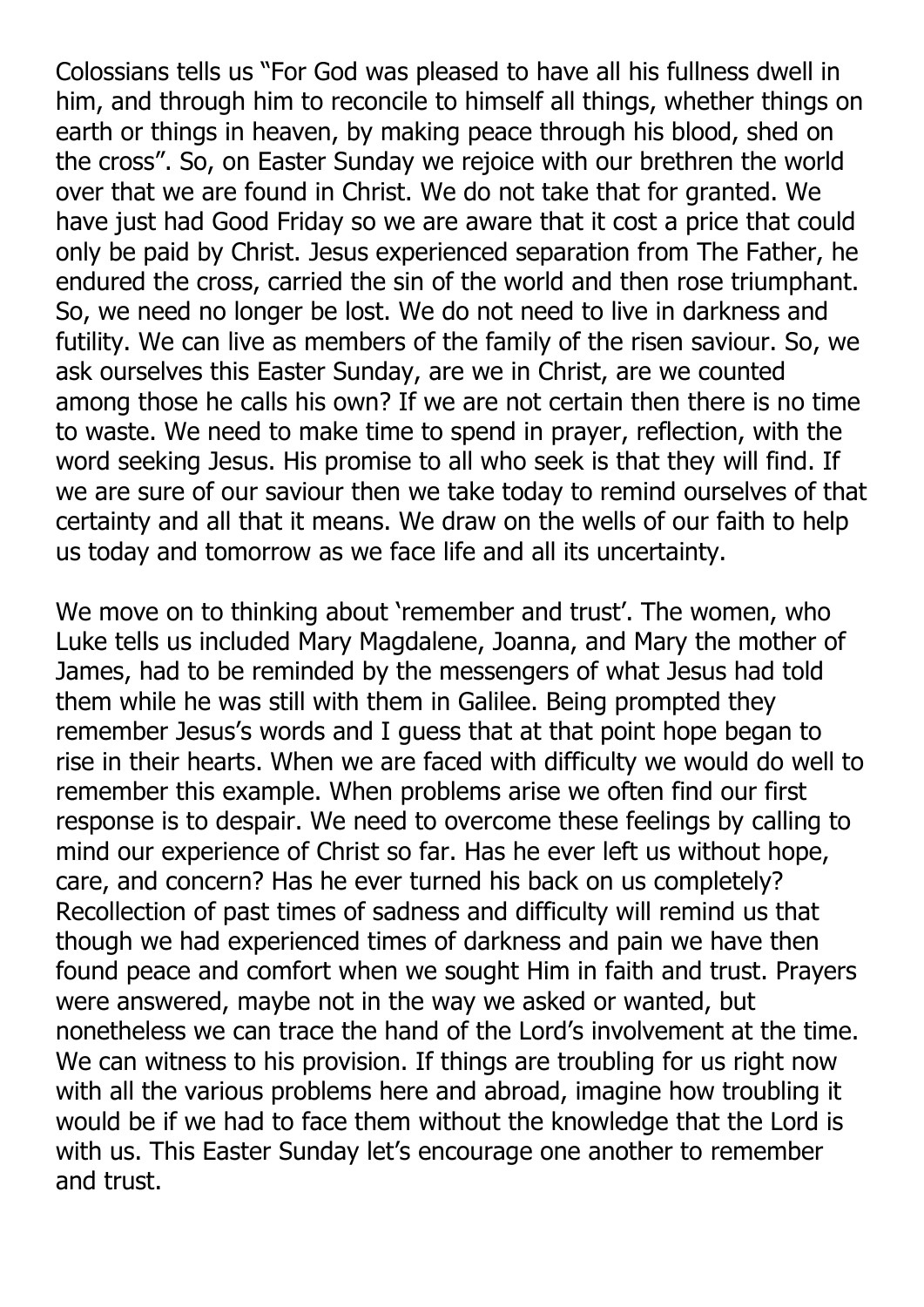We close by turning our thoughts to 'tell and testify'. Encouraged by the messengers to remember, the women rush off to tell the disciples. The words from verse 11 always make me smile "but they did not believe the women, because their words seemed to them like nonsense". It must have resulted in the biggest "I told you so" ever. Even today the good news of Christ can still seem like nonsense in an increasingly secular world. However, it doesn't mean that we keep quiet. Even in the face of being told that we are talking nonsense we are called to testify to the evidence of Christ in our life. That does not mean we have to ram the gospel down peoples' throats. It means, as Peter tells us "Always be prepared to give an answer to everyone who asks you to give the reason for the hope that you have". So, we ask ourselves today, is it clear to others around us that we have a hope that is attractive enough for others to ask us what it is that we have? Are we the kind of people who others seek out because we have something special? Or do people see us and run a mile?

Let's pray as we close that we are the kind of people who have streams of living water flowing from us, drawing others to Christ both at Easter time and any other time. Amen.

Profession of Faith The president addresses the congregation

Brothers and sisters, I ask you to profess together the faith of the Church.

Do you believe and trust in God the Father? A//I believe in God, the Father almighty, creator of heaven and **earth.**

Do you believe and trust in his Son Jesus Christ? A//I believe in Jesus Christ, his only Son, our Lord, **who was conceived by the Holy Spirit, born of the Virgin Mary, suffered under Pontius Pilate, was crucified, died, and was buried; he descended to the dead.**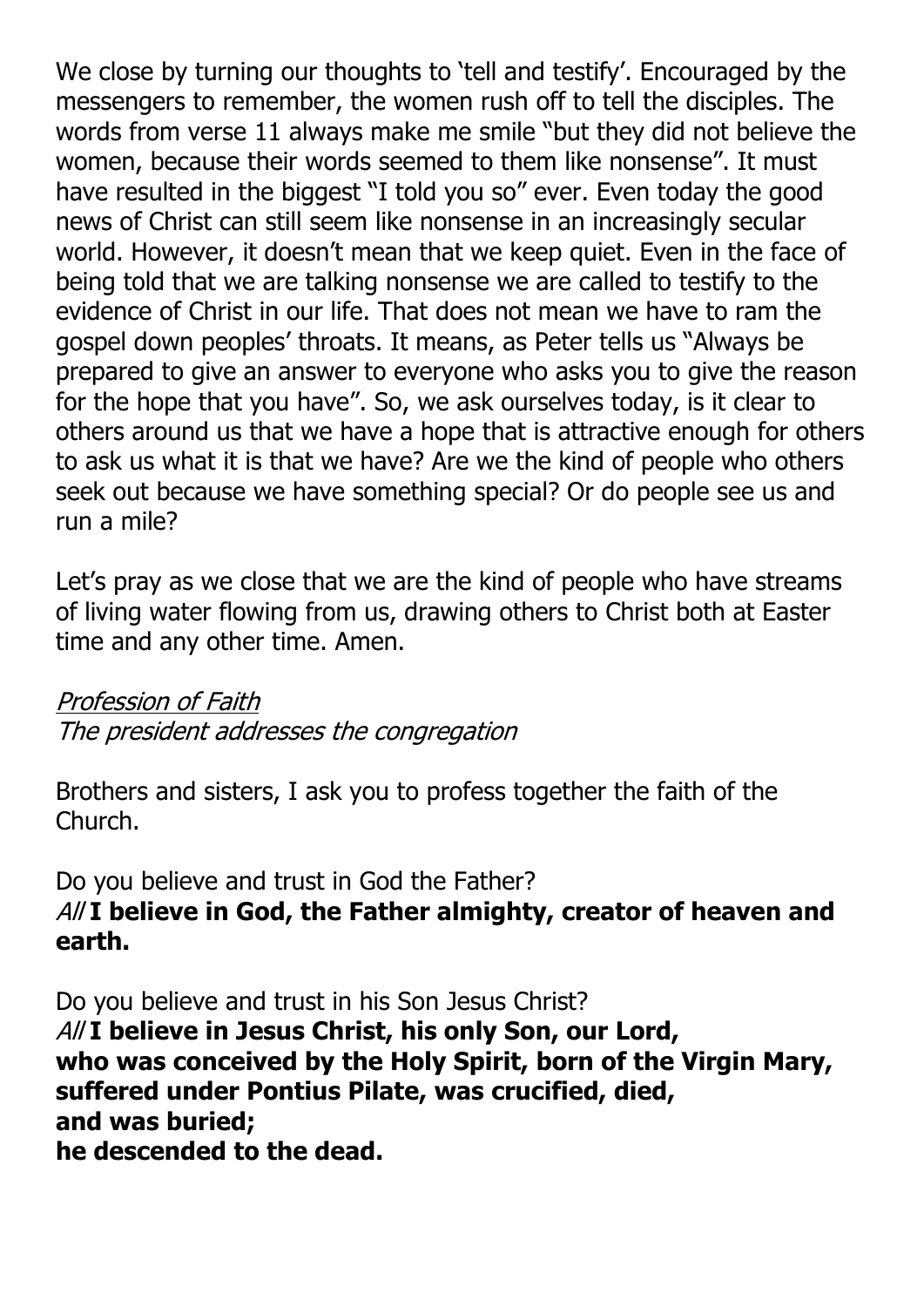**On the third day he rose again; he ascended into heaven, he is seated at the right hand of the Father, and he will come to judge the living and the dead.**

Do you believe and trust in the Holy Spirit?

All **I believe in the Holy Spirit, the holy catholic Church, the communion of saints, the forgiveness of sins, the resurrection of the body, and the life everlasting. Amen.**

Prayers of Intercession, led by Penny T

With joy and hope let us pray to the Father. That our risen Saviour may fill us with the joy of his glorious and life-giving resurrection

Lord in your mercy **hear our prayer.**

We pray that isolated and persecuted churches may find fresh strength in the good news of Easter. Remembering especially your Church in Ukraine, Russia, North Korea, and other places where it is difficult to follow Christ.

Lord in your mercy **hear our prayer.**

We pray that at this Easter time God will grant us humility to be subject to one another in Christian love, bearing with each other and those around us. We pray for our governments and leaders and especially those who are working for reconciliation and peace.

Lord in your mercy **hear our prayer.**

We pray from our plenty for those who have little, we ask that He may provide for those who lack food, work, or shelter and to give peace to those who live in anxiety as a result.

Lord in your mercy **hear our prayer.**

We pray that by His power, war and famine may cease throughout all the world. We remember the many places still at war, for the innocent people who are caught up in it and the many millions of refugees.

Lord in your mercy **hear our prayer.**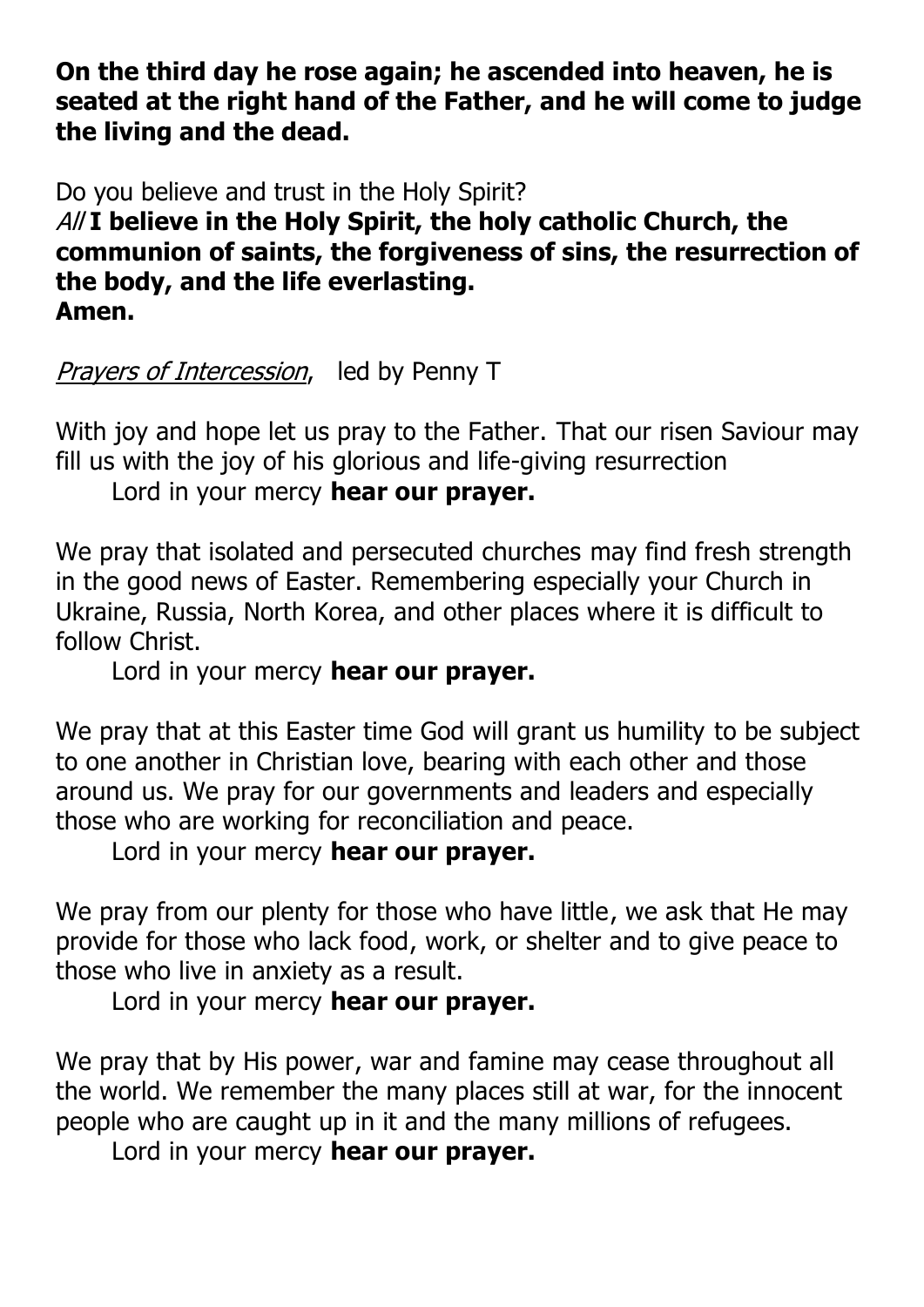We pray that Jesus would reveal the light of his presence to the sick, the weak and the dying, this day and to comfort and strengthen them.

Lord in your mercy **hear our prayer.**

This Easter we remember and believe, according to His promises, all who have died in the faith of the resurrection may be raised on the last day.

Lord in your mercy **hear our prayer.**

In anticipation we pray that He will send the fire of the Holy Spirit upon his people, so that we may bear faithful witness to His resurrection,

Lord in your mercy **hear our prayer.**

#### **We pray the prayer for growth**

God of Mission, Who alone brings growth to your Church, Send your Holy Spirit to give, Vision to our planning, Wisdom to our actions, Joy to our worship, And power to our witness. Help our church to grow in numbers, In spiritual commitment to you, And in service to our local community, Through Jesus Christ our Lord. Amen

Heavenly Father,

you have delivered us from the power of darkness and brought us into the kingdom of your Son: grant that, as his death has recalled us to life, so his continual presence in us may raise us to eternal joy; through Christ our Lord. **Amen.**

## The Peace

The risen Christ came and stood among his disciples and said, 'Peace be with you.' Then were they glad when they saw the Lord. Alleluia!

The peace of the Lord be always with you **and also with you.**

Let us offer one another a sign of peace.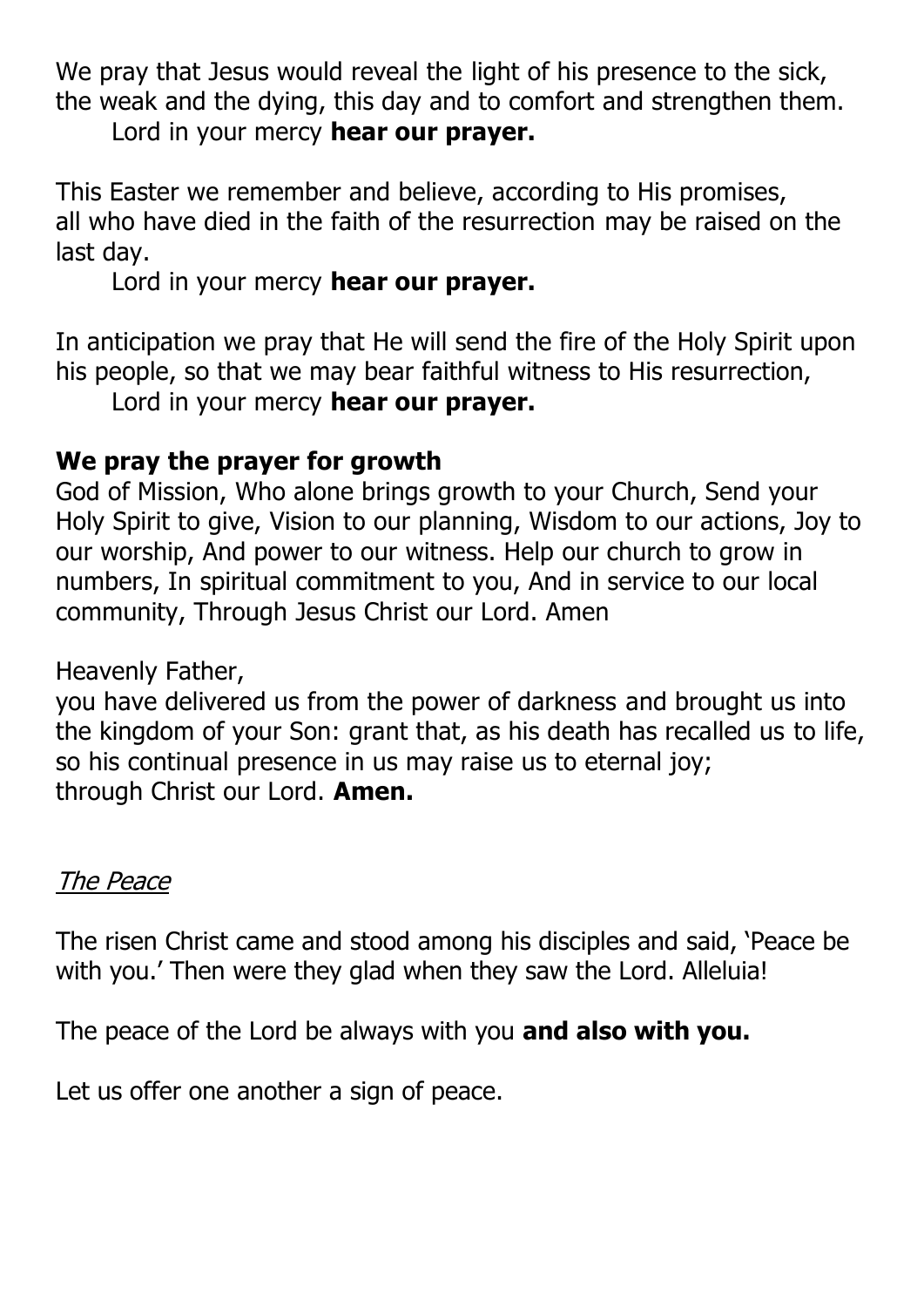#### Song: **He has risen (MP839)**

He has risen, He has risen He has risen, Jesus is alive!

When the life flowed from His body, seemed like Jesus' mission failed; but His sacrifice accomplished victory over sin and hell. He has risen….

In the grave God did not leave Him for His body to decay; raised to life - the great awakening - Satan's power He overcame. He has risen….

If there were no resurrection we ourselves could not be raised, but the son of God is living, so our hope is not in vain. He has risen….

When the Lord rides out of Heaven, mighty angels at His side, they will sound the final trumpet, from the grave we shall arise. He has risen….

He has given life immortal we shall see Him face to face; through eternity we'll praise Him, Christ the champion of our faith. He has risen….

#### Eucharistic Prayer

The Lord is here. **His Spirit is with us**  Lift up your hearts. **We lift them to the Lord.** Let us give thanks to the Lord our God. **It is right to give thanks and praise.**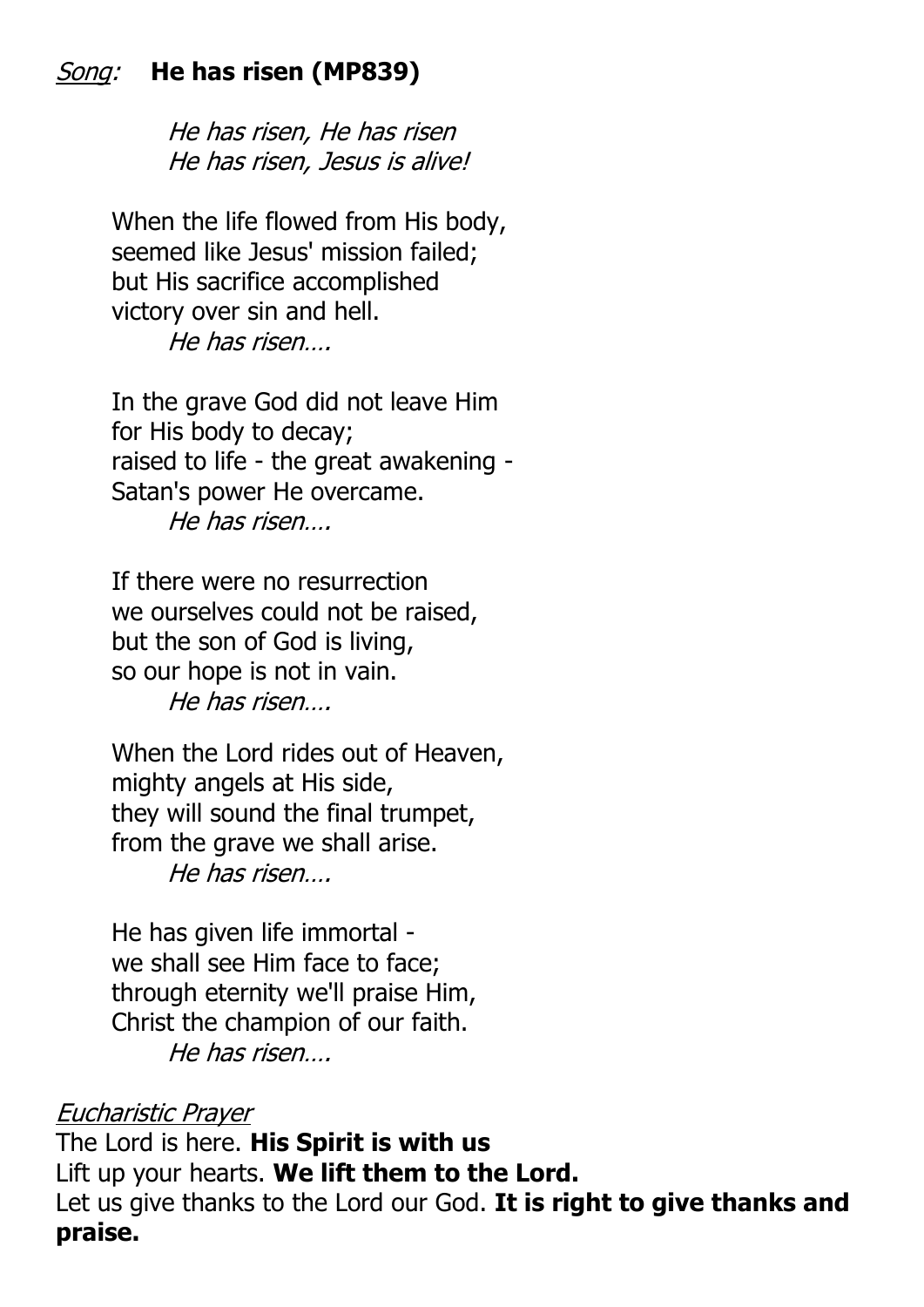It is right to praise you, Father, for all your goodness and your love. When we turned away you did not reject us.

#### **You came to meet us in your Son, welcomed us as your children and prepared a table where we might sit and eat with you.**

In Christ you shared our life that we might live in him and he in us. **He opened wide his arms upon the cross and, with a love stronger than death he made for all a perfect sacrifice for sin.**

On the night before he died he came to table with his friends and taking bread, he gave you thanks; he broke it and gave it to them saying: Take, eat; this is my body which is given for you; do this in remembrance of me.

#### **Lord Jesus, we bless you: you are the bread of life.**

At the end of supper, taking the cup of wine he gave you thanks, and said: Drink this, all of you; this is my blood of the new covenant, which is shed for you for the forgiveness of sins

do this in remembrance of me.

#### **Lord Jesus, we bless you: you are the true vine.**

Praise to you, Lord Jesus

#### **Dying you destroyed our death, Rising you restored our life; Lord Jesus, come in glory.**

Father, send your Holy Spirit on us now; may this bread and this wine, be to us the body and blood of your dear Son.

#### **As we eat and drink these holy gifts make us, who know our need of grace, one in Christ, our risen Lord.**

With your whole Church throughout the world, we offer you this sacrifice of praise and lift our voice to join the song of heaven for ever praising you and saying:

#### **Holy, Holy, Holy Lord God of power and might. Heaven and earth are full of your glory. Hosanna in the highest!**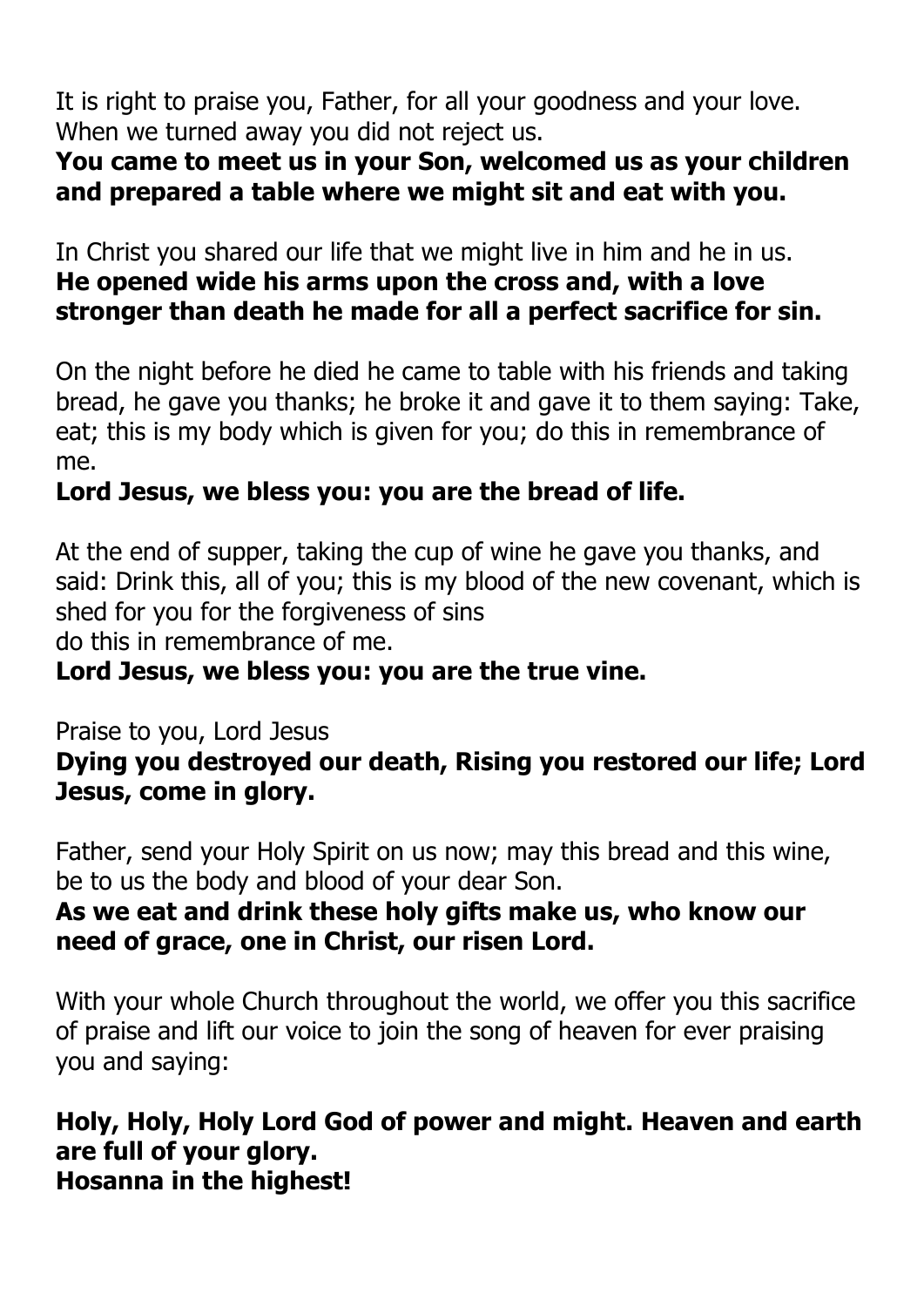# The Lord's Prayer

As our Saviour taught us, so we pray: **Our Father in heaven, hallowed be your name, your kingdom come, your will be done, on earth as in heaven. Give us today our daily bread. Forgive us our sins as we forgive those who sin against us. Lead us not into temptation but deliver us from evil. For the kingdom, the power, and the glory are yours now and for ever. Amen.**

## The president breaks the consecrated bread, saying:

We break this bread to share in the body of Christ. **All: Though we are many, we are one body, because we all share in one bread.**

#### Invitation to Communion

The gifts of God for the people of God. **Jesus Christ is holy, Jesus Christ is Lord, to the glory of God the Father.** 

## The distribution of Communion

## Post Communion Prayer

God of life, who for our redemption gave your only-begotten son to the death of the cross, and by his glorious resurrection have delivered us from the power of our enemy: grant us so to die daily to sin, that we may evermore live with him in the joy of his risen life; through Jesus Christ our Lord. **Amen** 

#### Acclamation

Alleluia. Christ is risen. **He is risen indeed. Alleluia.**

Praise the God and Father of our Lord Jesus Christ. **He has given us new life and hope. He has raised Jesus from the dead.**

God has claimed us as his own. **He has brought us out of darkness. He has made is light to the world.**

Alleluia. Christ is risen. **He is risen indeed. Alleluia.**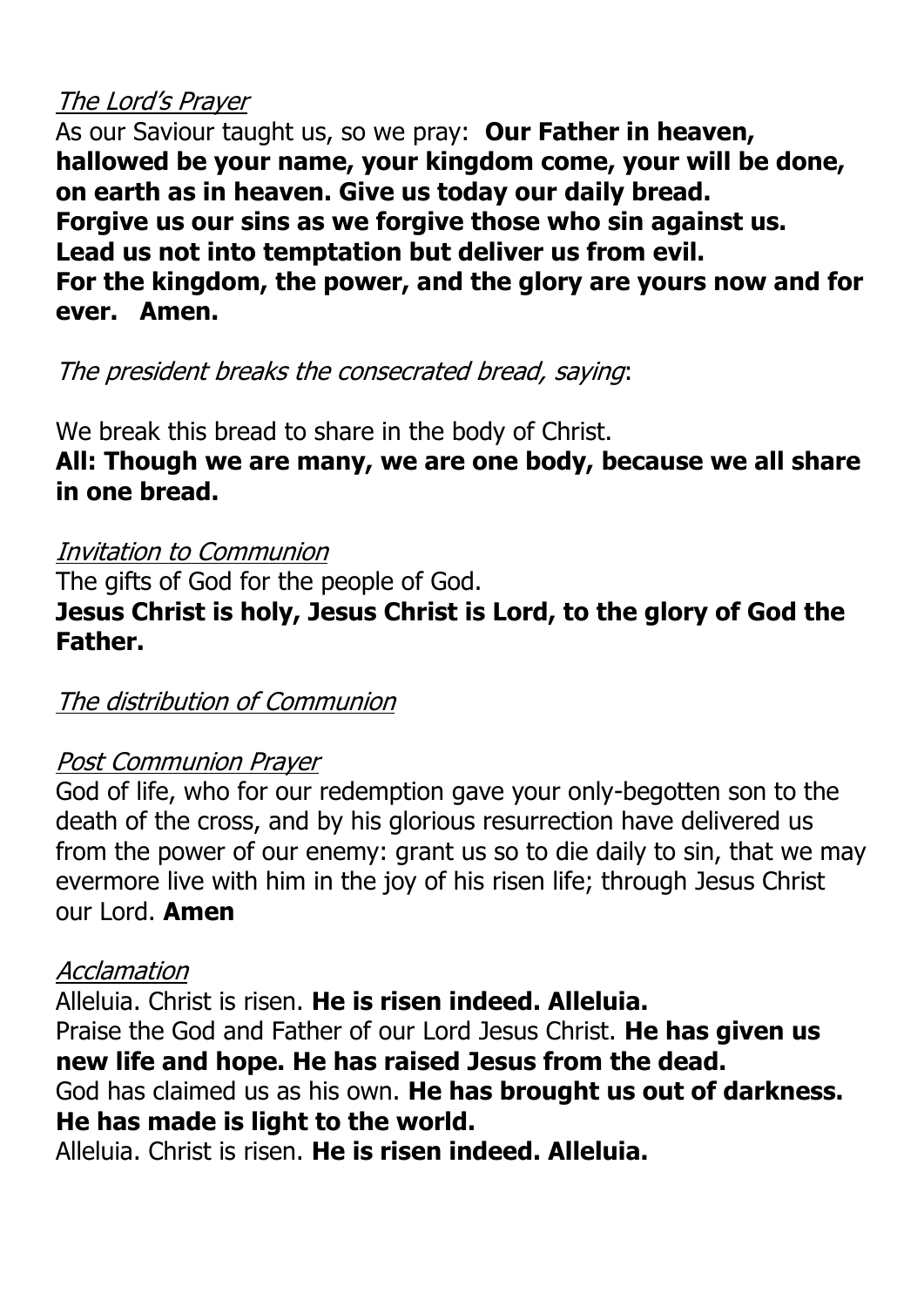# Song: **Thine be the glory (MP689)**

Thine be the glory, risen conquering Son endless is the victory Thou o'er death hast won; angels in bright raiment rolled the stone away, kept the folded grave-clothes where Thy body lay.

Thine be the glory, risen, conquering Son, endless is the victory Thou o'er death hast won.

Lo! Jesus meets us, risen from the tomb lovingly, He greets us, scatters fear and gloom; let the church with gladness hymns of triumph sing, for her Lord now liveth; death hath lost its sting. Thine be the glory….

No more we doubt Thee, glorious Prince of life; life is nought without Thee: aid us in our strife; make us more than conquerors, through Thy deathless love: bring us safe through Jordan to Thy home above. Thine be the glory….

#### **Blessing**

God the Father, by whose love Christ was raised from the dead, open to you who believe the gates of everlasting life. **Amen.**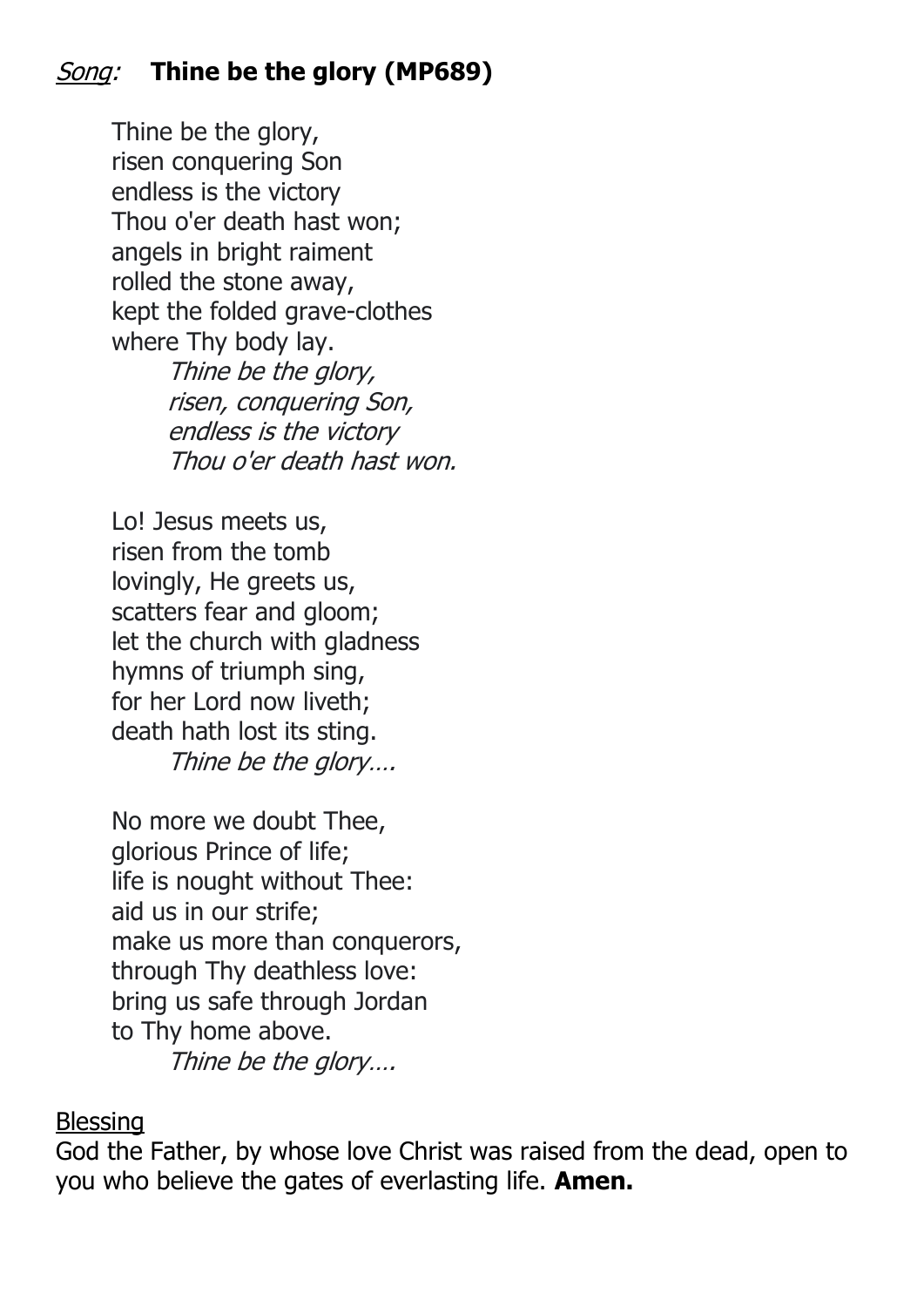God the Son, who in bursting from the grave won a glorious victory, give you joy as you share the Easter faith. **Amen.** 

God the Holy Spirit, who filled the disciples with the life of the risen lord, empower you and fill you with Christ's peace. **Amen**

And the blessing of God almighty, the Father, the Son, and the Holy Spirit, be upon you and remain with you always. **Amen** 

Dismissal He is not here. He is risen. Go in peace to love and serve the Lord. Alleluia. Alleluia. **In the name of Christ. Amen. Alleluia, Alleluia.** 

\*\*\*\*\*\*\*\*\*\*\*\*\*\*\*\*\*\*\*\*\*\*\*\*

Church Contact: Rev. Veronica Wilson tel. 01485 570697 or email: [heacham.vicar@gmail.com](mailto:heacham.vicar@gmail.com) Church Office tel. 01485 572539 (answerphone) Or email: [heacham.church@gmail.com](mailto:heacham.church@gmail.com)

\*\*\*\*\*\*\*\*\*\*\*\*\*\*\*\*\*\*\*\*\*\*\*\*

#### **Notices:**

Happy Easter from Heacham Parish Church, may you know the comfort and joy that Jesus brings today and always. From Rev Veronica Wilson and all at Heacham Church.

#### **COVID - care in church**

Although all the rules have now been lifted we will still be doing all we can to take care of each other in church including wearing face coverings and if possible checking we have a negative LFT result. We will continue to keep the back of the church set up with socially distanced seats.

#### **The Church Building is open daily from 10am – 4pm**

Feel free to visit, pause to enjoy the tranquillity, light a candle.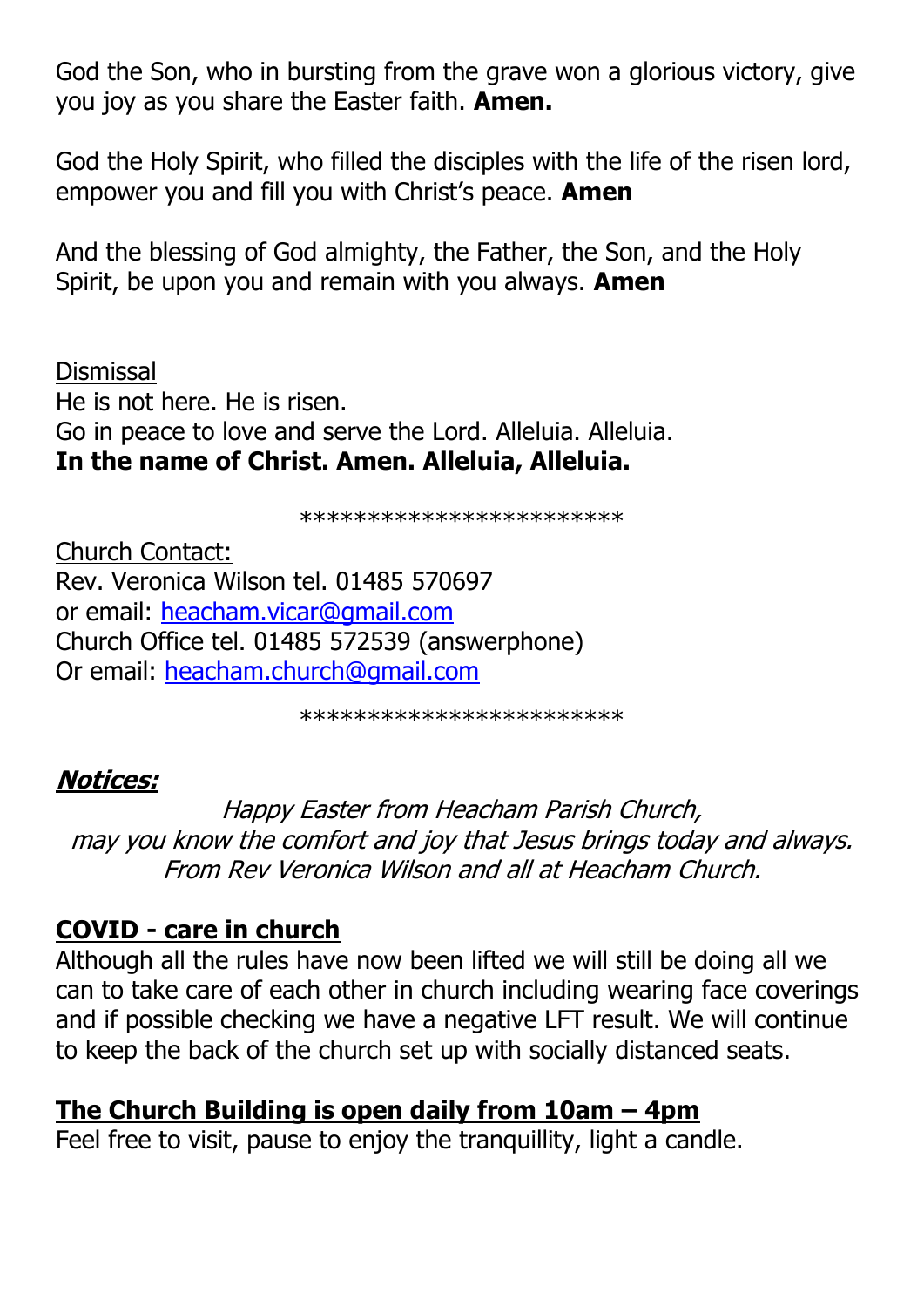# **April/Easter Services**

15th Apr – Good Friday - 2pm 'at the foot of the cross'  $17<sup>th</sup>$  Apr – Easter Day – 10am Holy Communion 24th Apr - 10am Morning Prayer

For the YouTube link click [here](https://www.youtube.com/channel/UCEfWbBrE77u7MPpdjWtwzow) or use our URL which can be copied into your browser. Live streaming and recording for the service can be found after the service. The link is:

<https://www.youtube.com/channel/UCEfWbBrE77u7MPpdjWtwzow>

# **Morning Prayer Monday to Friday, at 9am via Zoom**

If you would like to join please contact Julie in the office and she will arrange this for you.

## **Readings for the next few services**

 th April – Luke 24: 1-12 and Acts 10: 34-43 24th April – Acts 5: 27-32 st May – John 21: 1-19 & Acts 9: 1-6 th May – Acts 9: 36-end

## **Electoral Roll**

We are currently updating the Church Electoral Roll ready for the APCM. If you would like to be added please speak to Liz in church or contact Julie in the Church Office and they will provide you with an application form. If you are already on the roll but your details have changed (address, telephone, email details etc.) could you also let Julie know by the 19th April.

# **Methodist Church**

Coffee morning on Saturday 23rd April 10am to 12noon, and Bowling on 22<sup>nd</sup> April 2.30pm to 4.30pm. All welcome.

# **Church Spring clean**

Please join us on SATURDAY 7 MAY at 10am to help spring clean our church. [ tea & coffee & biscuits provided ]

# **Prayer Walk**

There will be a prayer walk around Heacham on Monday 25th April at 7pm. We will be meeting at the Church Hall and making our way around the village. If you would like to find out more about prayer walking, then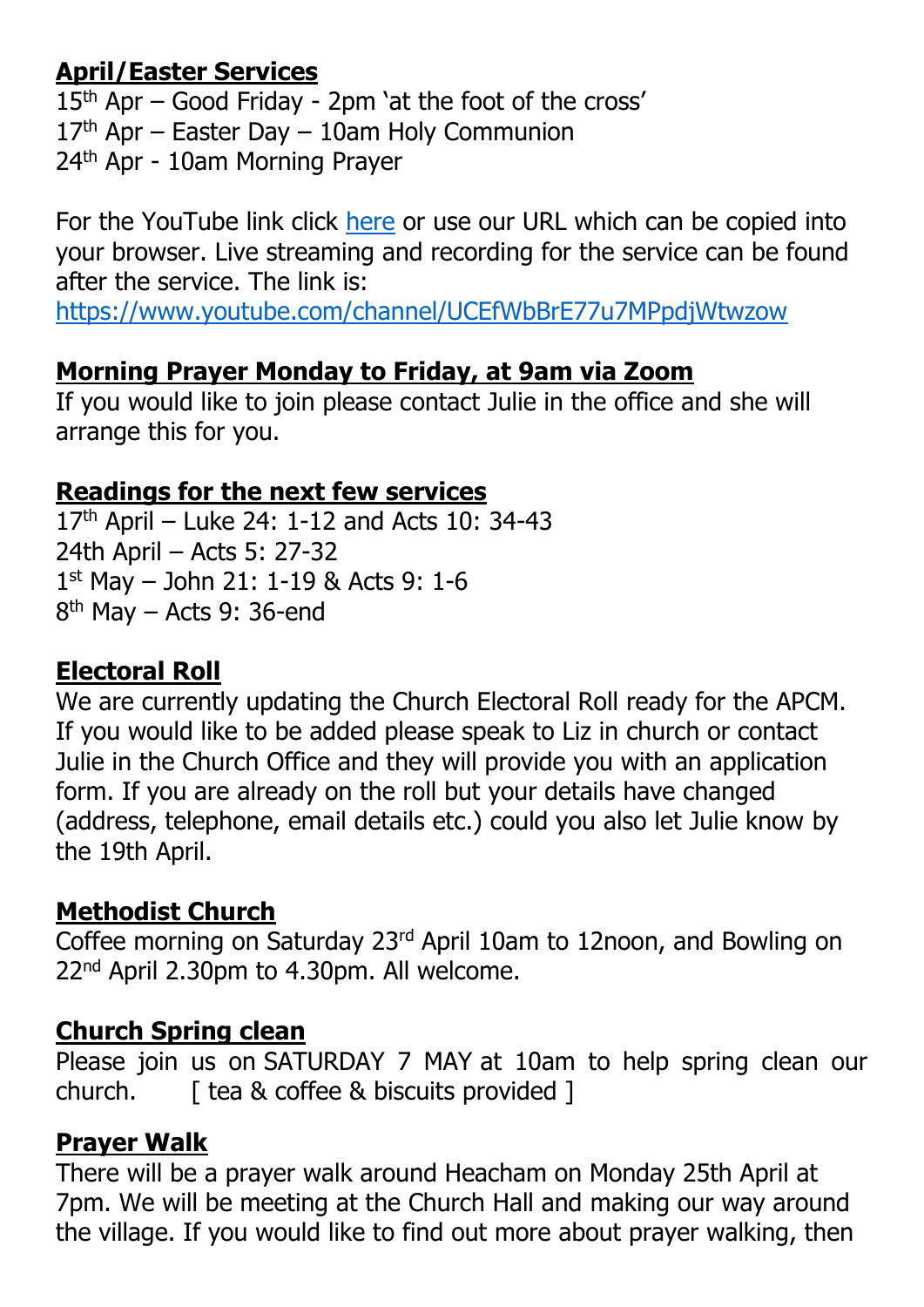speak to me or send an email to *gordonsmithtaylor*50@gmail.com. Gordon

# **Annual Meeting (APCM) - Sunday 15th May 2021**

There will be a celebration of the life of the church and a thanksgiving service on Sunday 15<sup>th</sup> May. This will be followed by the Annual Parochial Church Meeting (the legal part) and then everyone is invited to bring a packed lunch (and lots of cake) and hopefully weather permitting we can enjoy a sunny picnic together.

# **GEAR Sponsorship for KLNS**

I am running the Great East Anglian Run (GEAR) on May 1st for the Kings Lynn Night Shelter, one of Heacham Parish Church's mission partners. If anyone would like to sponsor me, there is a form at the back of the church for people to sign. Alternatively, you can go to the KLNS Charities Aid Foundation page at [King's Lynn Night Shelter -](https://cafdonate.cafonline.org/10347#!/DonationDetails) Donate now [\(cafonline.org\)](https://cafdonate.cafonline.org/10347#!/DonationDetails) where you can donate direct to the night shelter. Thank you. Gordon

# **Dates for your Diary**

**Sun 8th May** Heacham Village Tabletop Sale from 9am – 4pm **Fri 3rd and Sat 4th June** – Heacham church will be participating in the village Scarecrow Trail. Refreshments will be available both days. **Sun 5th June** – 10am Queens Jubilee church service **Aug weekend** (date tbc) – Norton Hill Railway Charity Weekend.

Donations of bric-a-brac, jigsaws and plants for the tabletop sale and new/unused items for Norton Hill would be gratefully received. Please keep hold of items until nearer the dates when more info will be available.

Volunteers and cake/biscuit makers are needed for these events. If you can help please speak to Sue Strickland or Julie in the church office.

# **Confirmation**

Bishop Jane will be coming back to Heacham Parish Church on Sunday 24th July for a confirmation service. If you are interested in being confirmed at this service (or if you don't know what confirmation is and would like to know) Please talk to Veronica.